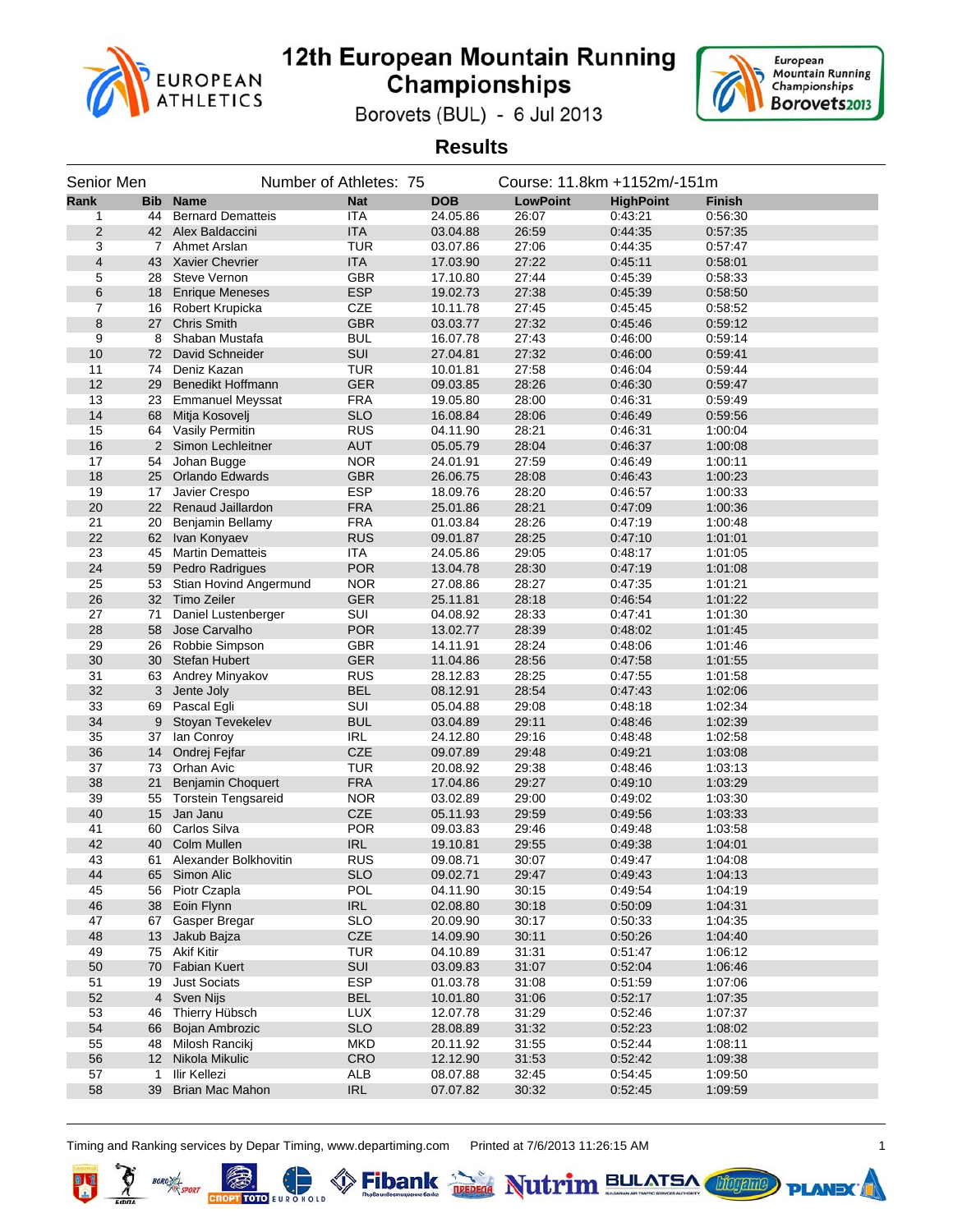



Borovets (BUL) - 6 Jul 2013

#### **Results**

| Senior Men<br>Number of Athletes: 75 |            |                         |            | Course: 11.8km +1152m/-151m |                 |                  |               |
|--------------------------------------|------------|-------------------------|------------|-----------------------------|-----------------|------------------|---------------|
| Rank                                 | <b>Bib</b> | <b>Name</b>             | <b>Nat</b> | <b>DOB</b>                  | <b>LowPoint</b> | <b>HighPoint</b> | <b>Finish</b> |
| 59                                   | 51         | Andrew Grech            | MLT        | 20.10.78                    | 32:00           | 0.54:11          | 1:10:01       |
| 60                                   | 6          | Kostadin Kisyov         | <b>BUL</b> | 09.12.78                    | 33:19           | 0.55:26          | 1:10:21       |
| 61                                   | 35         | Attila Pelsoczy         | <b>HUN</b> | 06.03.83                    | 33:14           | 0.55.25          | 1:10:44       |
| 62                                   | 41         | Haim Malka              | <b>ISR</b> | 07.05.70                    | 33:35           | 0:55:06          | 1:11:04       |
| 63                                   | 10         | Radoslav Todorov        | <b>BUL</b> | 27.06.87                    | 32:39           | 0.55.06          | 1:11:29       |
| 64                                   |            | 5 Arnaud Renard         | <b>BEL</b> | 03.10.85                    | 33:10           | 0:55:31          | 1:11:36       |
| 65                                   | 57         | Grzegorz Dorszynski     | <b>POL</b> | 09.02.83                    | 33:01           | 0.55:20          | 1:12:21       |
| 66                                   | 52         | Joseph Saliba           | <b>MLT</b> | 24.03.70                    | 33:41           | 0.55.56          | 1:12:23       |
| 67                                   | 49         | Jovica Ristovski        | <b>MKD</b> | 08.07.88                    | 34:11           | 0.57.03          | 1:13:26       |
| 68                                   | 50         | <b>Charles Cilia</b>    | <b>MLT</b> | 02.10.65                    | 34:20           | 0.58.03          | 1:14:18       |
| 69                                   | 34         | Tamás Gerlei            | <b>HUN</b> | 23.11.69                    | 33:26           | 0.57.04          | 1:15:04       |
| 70                                   | 47         | Kokan Ajanovski         | <b>MKD</b> | 17.01.82                    | 36:39           | 1:01:00          | 1:16:54       |
| 71                                   | 33         | Athanasios Makrygiannis | GRE        | 22.05.76                    | 36:23           | 1:01:02          | 1:17:29       |
| 72                                   | 36         | Máté Urbán              | <b>HUN</b> | 01.08.92                    | 37:41           | 1:02:59          | 1:20:46       |
| 73                                   | 76         | Denys Antonyuk          | UKR.       | 21.01.77                    | 41:45           | 1:13:55          | 1:35:25       |
| 74                                   | 77         | Oleksandr Golovchenko   | <b>UKR</b> | 18.01.77                    | 48:06           | 1:20:58          | 1:45:13       |
| 75                                   | 78         | Andrii Shcherbanivskyi  | UKR        | 15.01.79                    | 54:22           | 1:29:26          | 1:53:46       |

Fibank **Depted** Nutrim BULATSA



叫

**PLANE** 

**Lilogenne**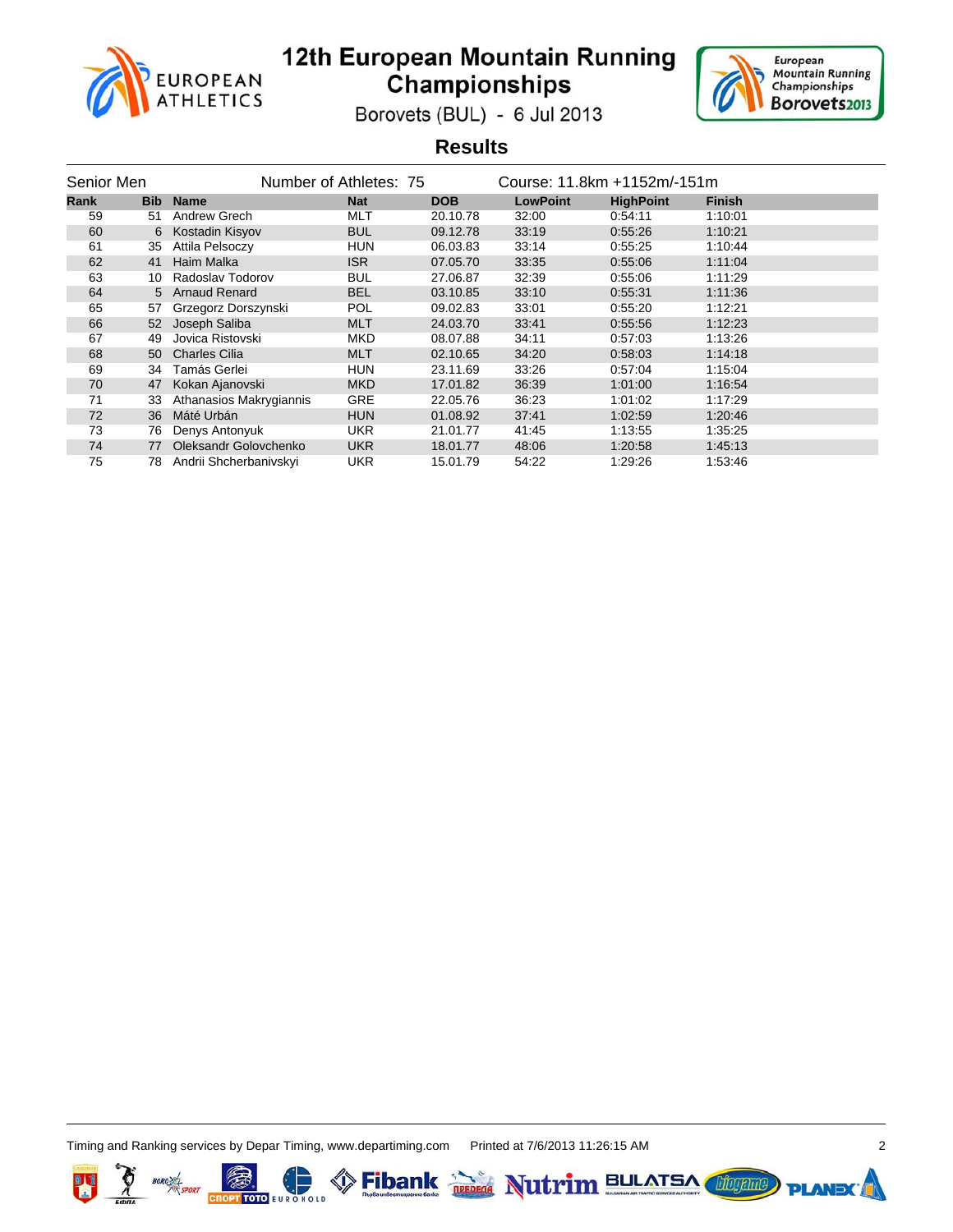



Borovets (BUL) - 6 Jul 2013

#### **Senior Men Team Results**

| 1<br>÷             |            | Country: Italy                              | Team Points: 7  |                            |                             |                          |
|--------------------|------------|---------------------------------------------|-----------------|----------------------------|-----------------------------|--------------------------|
| <b>Point</b>       | <b>Bib</b> | <b>Name</b>                                 | <b>DOB</b>      | <b>LowPoint</b>            | <b>HighPoint</b>            | <b>Finish</b>            |
| 1                  | 44         | <b>Bernard Dematteis</b>                    | 24.05.86        | 0:26:07                    | 0:43:21                     | 0:56:30                  |
| 2                  |            | 42 Alex Baldaccini                          | 03.04.88        | 0:26:59                    | 0:44:35                     | 0:57:35                  |
| 4                  |            | 43 Xavier Chevrier                          | 17.03.90        | 0:27:22                    | 0:45:11                     | 0:58:01                  |
| (23)               |            | 45 Martin Dematteis                         | 24.05.86        | 0:29:05                    | 0:48:17                     | 1:01:05                  |
|                    |            |                                             |                 |                            |                             |                          |
| 2                  |            | Country: United Kingdom                     | Team Points: 31 |                            |                             |                          |
| <b>Point</b>       |            | <b>Bib Name</b>                             | <b>DOB</b>      | <b>LowPoint</b>            | <b>HighPoint</b>            | <b>Finish</b>            |
| 5                  |            | 28 Steve Vernon                             | 17.10.80        | 0.27.44                    | 0:45:39                     | 0:58:33                  |
| 8                  |            | 27 Chris Smith                              | 03.03.77        | 0:27:32                    | 0:45.46                     | 0:59:12                  |
| 18                 |            | 25 Orlando Edwards                          | 26.06.75        | 0:28:08                    | 0:46:43                     | 1:00:23                  |
| (29)               |            | 26 Robbie Simpson                           | 14.11.91        | 0:28:24                    | 0:48:06                     | 1:01:46                  |
|                    |            |                                             |                 |                            |                             |                          |
| 3<br>÷             |            | Country: Turkey                             | Team Points: 51 |                            |                             |                          |
| <b>Point</b>       |            | <b>Bib Name</b>                             | <b>DOB</b>      | <b>LowPoint</b>            |                             | <b>Finish</b>            |
| 3                  |            | 7 Ahmet Arslan                              | 03.07.86        | 0:27:06                    | <b>HighPoint</b><br>0:44:35 | 0:57:47                  |
| 11                 | 74         | Deniz Kazan                                 | 10.01.81        | 0.27:58                    | 0:46.04                     | 0:59:44                  |
| 37                 |            | 73 Orhan Avic                               | 20.08.92        | 0:29:38                    | 0:48:46                     | 1:03:13                  |
| (49)               |            | 75 Akif Kitir                               | 04.10.89        | 0:31:31                    | 0:51:47                     | 1:06:12                  |
|                    |            |                                             |                 |                            |                             |                          |
| 4<br>÷             |            | Country: France                             | Team Points: 54 |                            |                             |                          |
|                    |            |                                             |                 |                            |                             |                          |
| <b>Point</b>       |            | <b>Bib Name</b>                             | <b>DOB</b>      | <b>LowPoint</b>            | <b>HighPoint</b>            | <b>Finish</b>            |
| 13                 |            | 23 Emmanuel Meyssat                         | 19.05.80        | 0:28:00                    | 0:46:31                     | 0:59:49                  |
| 20                 |            | 22 Renaud Jaillardon<br>20 Benjamin Bellamy | 25.01.86        | 0:28:21                    | 0:47:09<br>0:47:19          | 1:00:36                  |
| 21                 |            |                                             | 01.03.84        | 0:28:26                    |                             | 1:00:48                  |
| (38)               |            | 21 Benjamin Choquert                        | 17.04.86        | 0:29:27                    | 0:49:10                     | 1:03:29                  |
| 5<br>÷             |            | Country: Germany                            | Team Points: 68 |                            |                             |                          |
| <b>Point</b>       |            | <b>Bib Name</b>                             | <b>DOB</b>      | <b>LowPoint</b>            | <b>HighPoint</b>            | <b>Finish</b>            |
| 12                 |            | 29 Benedikt Hoffmann                        | 09.03.85        | 0:28:26                    | 0:46:30                     | 0:59:47                  |
| 26                 |            | 32 Timo Zeiler                              | 25.11.81        | 0:28:18                    | 0:46:54                     | 1:01:22                  |
| 30                 |            | 30 Stefan Hubert                            | 11.04.86        | 0:28:56                    | 0:47:58                     | 1:01:55                  |
|                    |            |                                             |                 |                            |                             |                          |
| 6<br>÷             |            | Country: Russian Federation                 | Team Points: 68 |                            |                             |                          |
|                    |            | <b>Bib Name</b>                             | <b>DOB</b>      |                            |                             |                          |
| <b>Point</b><br>15 |            | 64 Vasily Permitin                          | 04.11.90        | <b>LowPoint</b><br>0:28:21 | <b>HighPoint</b><br>0:46:31 | <b>Finish</b><br>1:00:04 |
| 22                 |            | 62 Ivan Konyaev                             | 09.01.87        | 0:28:25                    | 0.47:10                     | 1:01:01                  |
| 31                 |            | 63 Andrey Minyakov                          | 28.12.83        | 0:28:25                    | 0:47:55                     | 1:01:58                  |
| (43)               |            | 61 Alexander Bolkhovitin                    | 09.08.71        | 0:30:07                    | 0:49:47                     | 1:04:08                  |
|                    |            |                                             |                 |                            |                             |                          |
| 7                  |            | Country: Switzerland                        | Team Points: 70 |                            |                             |                          |
| Point              |            | <b>Bib Name</b>                             | <b>DOB</b>      | <b>LowPoint</b>            | <b>HighPoint</b>            | Finish                   |
| 10                 |            | 72 David Schneider                          | 27.04.81        | 0:27:32                    | 0:46:00                     | 0:59:41                  |
| 27                 | 71         | Daniel Lustenberger                         | 04.08.92        | 0.28:33                    | 0.47.41                     | 1:01:30                  |
| 33                 | 69         | Pascal Egli                                 | 05.04.88        | 0.29.08                    | 0.48.18                     | 1:02:34                  |
| (50)               | 70         | <b>Fabian Kuert</b>                         | 03.09.83        | 0:31:07                    | 0.52.04                     | 1:06:46                  |
|                    |            |                                             |                 |                            |                             |                          |
| 8                  |            | Country: Spain                              | Team Points: 76 |                            |                             |                          |
| Point              |            | <b>Bib Name</b>                             | <b>DOB</b>      | <b>LowPoint</b>            | <b>HighPoint</b>            | <b>Finish</b>            |
| 6                  | 18         | <b>Enrique Meneses</b>                      | 19.02.73        | 0.27.38                    | 0:45:39                     | 0:58:50                  |
| 19                 | 17         | Javier Crespo                               | 18.09.76        | 0.28.20                    | 0.46.57                     | 1:00:33                  |
| 51                 |            | 19 Just Sociats                             | 01.03.78        | 0:31:08                    | 0:51:59                     | 1:07:06                  |

(D. S. Fibank Die Nutrim BULATSA

Timing and Ranking services by Depar Timing, www.departiming.com Printed at 7/6/2013 11:28:27 AM 1

叫

Ŗ

 $BORO$ 

B



**PLANEX**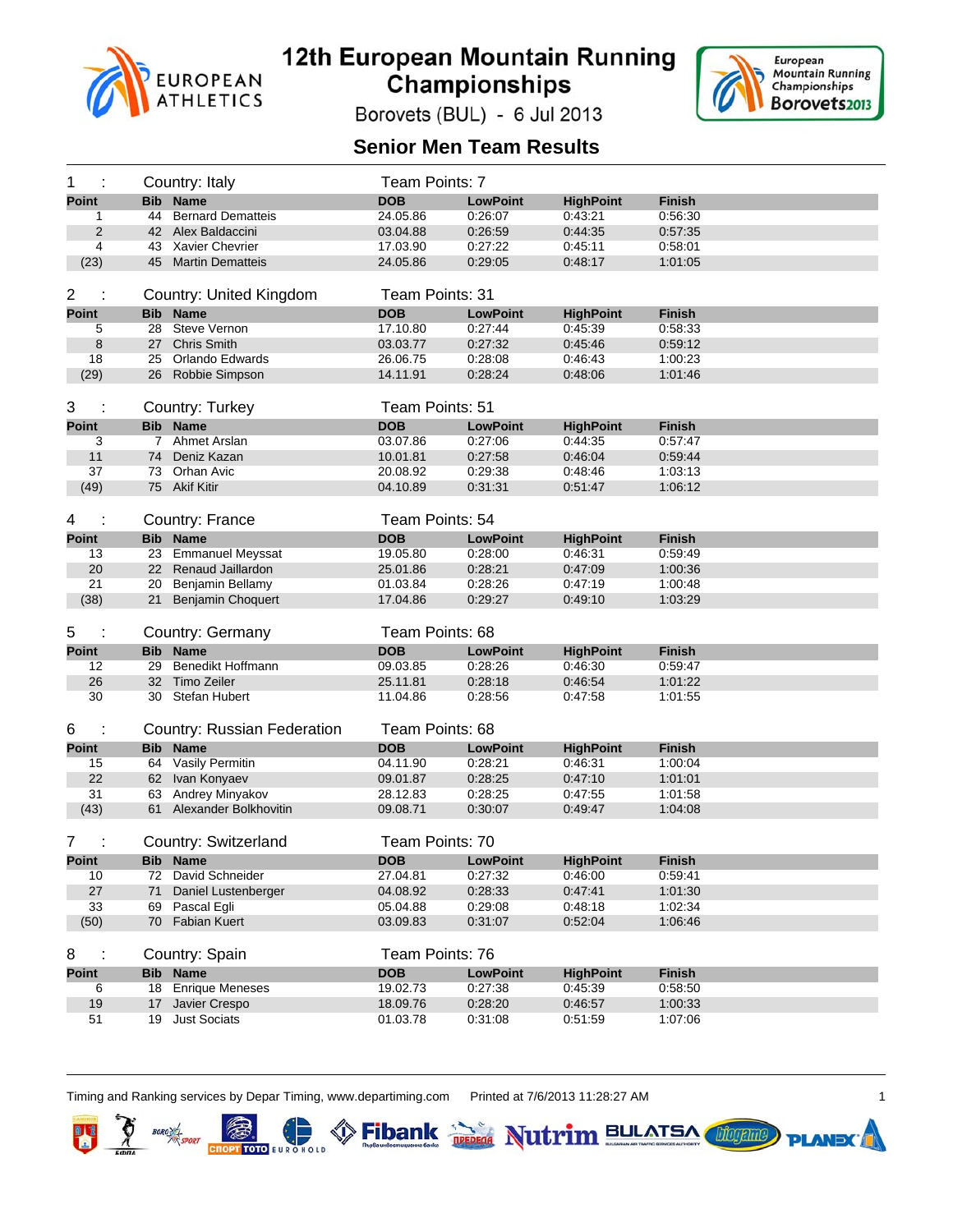



Borovets (BUL) - 6 Jul 2013

#### **Senior Men Team Results**

| 9                    |            | Country: Norway                        | Team Points: 81      |                    |                             |                    |
|----------------------|------------|----------------------------------------|----------------------|--------------------|-----------------------------|--------------------|
| <b>Point</b>         | <b>Bib</b> | <b>Name</b>                            | <b>DOB</b>           | <b>LowPoint</b>    | <b>HighPoint</b>            | <b>Finish</b>      |
| 17                   |            | 54 Johan Bugge                         | 24.01.91             | 0:27:59            | 0:46:49                     | 1:00:11            |
| 25                   |            | 53 Stian Hovind Angermund              | 27.08.86             | 0:28:27            | 0:47:35                     | 1:01:21            |
| 39                   |            | 55 Torstein Tengsareid                 | 03.02.89             | 0:29:00            | 0:49:02                     | 1:03:30            |
| 10<br>$\sim$         |            | Country: Czech Republic                | Team Points: 83      |                    |                             |                    |
| <b>Point</b>         | <b>Bib</b> | <b>Name</b>                            | <b>DOB</b>           | <b>LowPoint</b>    | <b>HighPoint</b>            | <b>Finish</b>      |
| $\overline{7}$       |            | 16 Robert Krupicka                     | 10.11.78             | 0:27:45            | 0:45:45                     | 0:58:52            |
| 36                   |            | 14 Ondrej Fejfar                       | 09.07.89             | 0:29:48            | 0:49:21                     | 1:03:08            |
| 40                   |            | 15 Jan Janu                            | 05.11.93             | 0:29:59            | 0:49:56                     | 1:03:33            |
| (48)                 |            | 13 Jakub Bajza                         | 14.09.90             | 0:30:11            | 0:50:26                     | 1:04:40            |
| 11<br>- 1            |            | Country: Portugal                      | Team Points: 93      |                    |                             |                    |
| <b>Point</b>         | Bib        | <b>Name</b>                            | <b>DOB</b>           | <b>LowPoint</b>    | <b>HighPoint</b>            | <b>Finish</b>      |
| 24                   |            | 59 Pedro Radrigues                     | 13.04.78             | 0.28.30            | 0:47:19                     | 1:01:08            |
| 28                   |            | 58 Jose Carvalho                       | 13.02.77             | 0:28:39            | 0:48:02                     | 1:01:45            |
| 41                   |            | 60 Carlos Silva                        | 09.03.83             | 0:29:46            | 0:49:48                     | 1:03:58            |
|                      |            |                                        |                      |                    |                             |                    |
| 12<br>$\mathbb{R}^2$ |            | Country: Bulgaria                      | Team Points: 103     |                    |                             |                    |
| <b>Point</b>         | <b>Bib</b> | <b>Name</b>                            | <b>DOB</b>           | <b>LowPoint</b>    | <b>HighPoint</b>            | <b>Finish</b>      |
| 9                    | 8          | Shaban Mustafa                         | 16.07.78             | 0:27:43            | 0:46:00                     | 0:59:14            |
| 34                   | 9          | Stoyan Tevekelev                       | 03.04.89             | 0:29:11            | 0.48:46                     | 1:02:39            |
| 60                   | 6          | Kostadin Kisyov                        | 09.12.78             | 0:33:19            | 0:55:26                     | 1:10:21            |
| (63)                 |            | 10 Radoslay Todorov                    | 27.06.87             | 0:32:39            | 0:55:06                     | 1:11:29            |
|                      |            |                                        |                      |                    |                             |                    |
| 13<br>- 1            |            |                                        | Team Points: 105     |                    |                             |                    |
| <b>Point</b>         |            | Country: Slovenia                      | <b>DOB</b>           | <b>LowPoint</b>    |                             | <b>Finish</b>      |
| 14                   |            | <b>Bib</b> Name<br>68 Mitja Kosovelj   | 16.08.84             | 0:28:06            | <b>HighPoint</b><br>0:46:49 | 0:59:56            |
| 44                   |            | 65 Simon Alic                          | 09.02.71             | 0:29:47            | 0:49:43                     | 1:04:13            |
| 47                   |            |                                        | 20.09.90             | 0:30:17            | 0:50:33                     | 1:04:35            |
| (54)                 |            | 67 Gasper Bregar<br>66 Bojan Ambrozic  | 28.08.89             | 0:31:32            | 0:52:23                     | 1:08:02            |
| 14<br>- 1            |            |                                        |                      |                    |                             |                    |
|                      |            | Country: Ireland                       | Team Points: 123     |                    |                             |                    |
| <b>Point</b>         |            | <b>Bib</b> Name                        | <b>DOB</b>           | <b>LowPoint</b>    | <b>HighPoint</b>            | <b>Finish</b>      |
| 35                   |            | 37 Ian Conroy                          | 24.12.80             | 0.29:16            | 0:48:48                     | 1:02:58            |
| 42                   | 40         | Colm Mullen                            | 19.10.81             | 0:29:55<br>0:30:18 | 0:49:38<br>0:50:09          | 1:04:01            |
| 46<br>(58)           |            | 38 Eoin Flynn<br>39 Brian Mac Mahon    | 02.08.80<br>07.07.82 | 0:30:32            | 0:52:45                     | 1:04:31<br>1:09:59 |
|                      |            |                                        |                      |                    |                             |                    |
| 15                   |            | Country: Belgium                       | Team Points: 148     |                    |                             |                    |
| <b>Point</b>         |            | <b>Bib Name</b>                        | <b>DOB</b>           | <b>LowPoint</b>    | <b>HighPoint</b>            | <b>Finish</b>      |
| 32                   |            | 3 Jente Joly                           | 08.12.91             | 0:28:54            | 0:47:43                     | 1:02:06            |
| 52                   |            | 4 Sven Nijs                            | 10.01.80             | 0:31:06            | 0:52:17                     | 1:07:35            |
| 64                   |            | 5 Arnaud Renard                        | 03.10.85             | 0:33:10            | 0:55:31                     | 1:11:36            |
| 16<br>- 1            |            | Country: Macedonia                     | Team Points: 192     |                    |                             |                    |
| <b>Point</b>         |            | <b>Bib Name</b>                        | <b>DOB</b>           | <b>LowPoint</b>    | <b>HighPoint</b>            | <b>Finish</b>      |
| 55                   |            | 48 Milosh Rancikj                      | 20.11.92             | 0:31:55            | 0.52.44                     | 1:08:11            |
| 67<br>70             | 49         | Jovica Ristovski<br>47 Kokan Ajanovski | 08.07.88<br>17.01.82 | 0:34:11<br>0:36:39 | 0:57:03<br>1:01:00          | 1:13:26<br>1:16:54 |

(D. S. Fibank Die Nutrim BULATSA

Timing and Ranking services by Depar Timing, www.departiming.com Printed at 7/6/2013 11:28:28 AM 2

叫

Ŗ

 $BORO$ 

B



**PLANEX**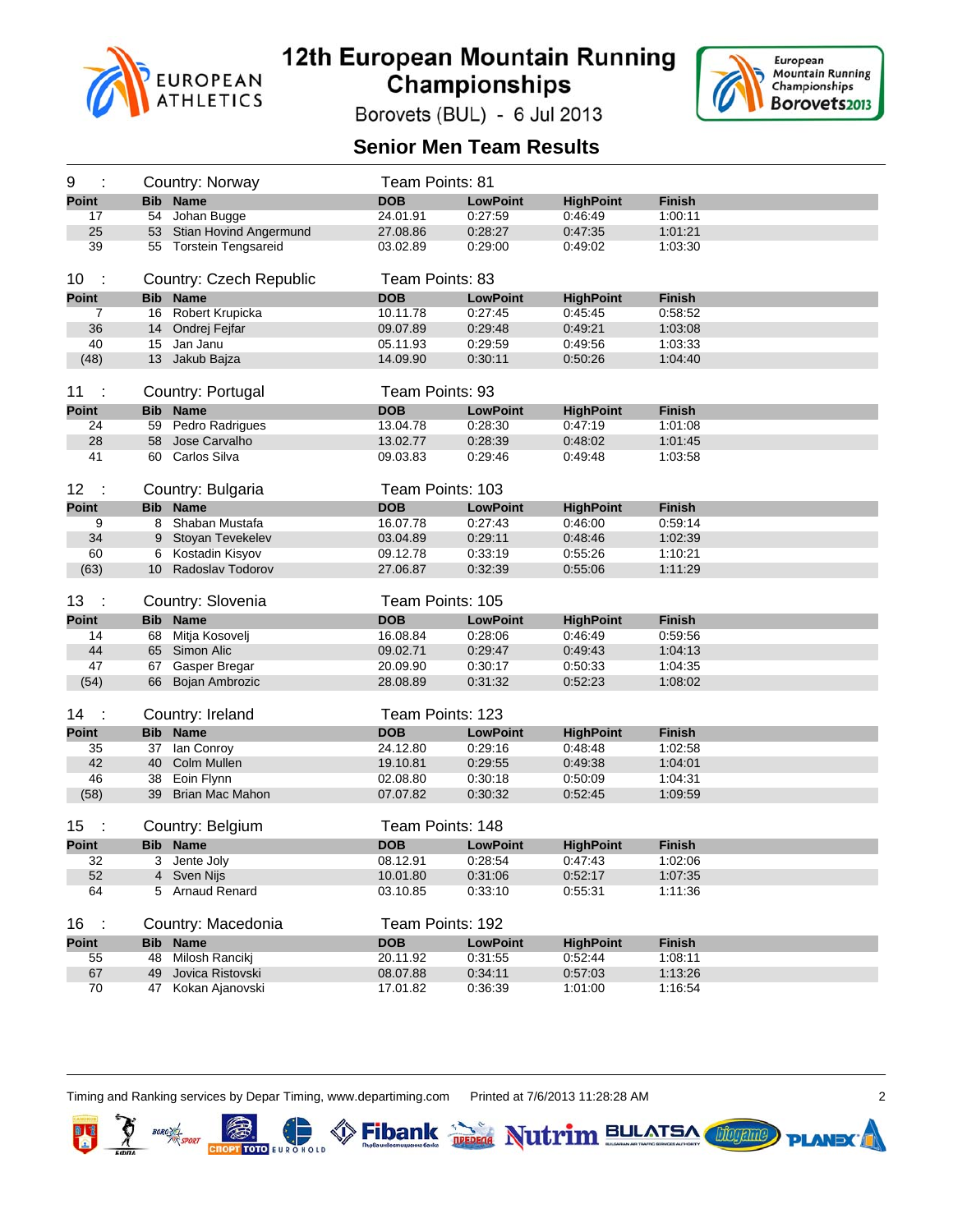



Borovets (BUL) - 6 Jul 2013

#### **Senior Men Team Results**

| 17<br>- 1    |                 | Country: Malta         | Team Points: 193 |                 |                  |               |
|--------------|-----------------|------------------------|------------------|-----------------|------------------|---------------|
| <b>Point</b> |                 | <b>Bib</b> Name        | <b>DOB</b>       | <b>LowPoint</b> | <b>HighPoint</b> | <b>Finish</b> |
| 59           | 51              | Andrew Grech           | 20.10.78         | 0.32:00         | 0.54.11          | 1:10:01       |
| 66           | 52 <sub>2</sub> | Joseph Saliba          | 24.03.70         | 0:33:41         | 0.55.56          | 1:12:23       |
| 68           | 50              | <b>Charles Cilia</b>   | 02.10.65         | 0:34:20         | 0:58:03          | 1:14:18       |
| 18<br>- 1    |                 | Country: Hungary       | Team Points: 202 |                 |                  |               |
| <b>Point</b> |                 | <b>Bib</b> Name        | <b>DOB</b>       | <b>LowPoint</b> | <b>HighPoint</b> | <b>Finish</b> |
| 61           | 35              | Attila Pelsoczy        | 06.03.83         | 0.33.14         | 0.55.25          | 1:10:44       |
| 69           | 34              | Tamás Gerlei           | 23.11.69         | 0.33.26         | 0.57.04          | 1:15:04       |
| 72           | 36              | Máté Urbán             | 01.08.92         | 0.37.41         | 1:02:59          | 1:20:46       |
| 19<br>- 1    |                 | Country: Ukraine       | Team Points: 222 |                 |                  |               |
| <b>Point</b> |                 | <b>Bib</b> Name        | <b>DOB</b>       | <b>LowPoint</b> | <b>HighPoint</b> | <b>Finish</b> |
| 73           | 76              | Denys Antonyuk         | 21.01.77         | 0:41:45         | 1:13:55          | 1:35:25       |
| 74           | 77              | Oleksandr Golovchenko  | 18.01.77         | 0:48:06         | 1:20:58          | 1:45:13       |
| 75           | 78              | Andrii Shcherbanivskyi | 15.01.79         | 0:54:22         | 1:29:26          | 1:53:46       |

Timing and Ranking services by Depar Timing, www.departiming.com Printed at 7/6/2013 11:28:29 AM 3



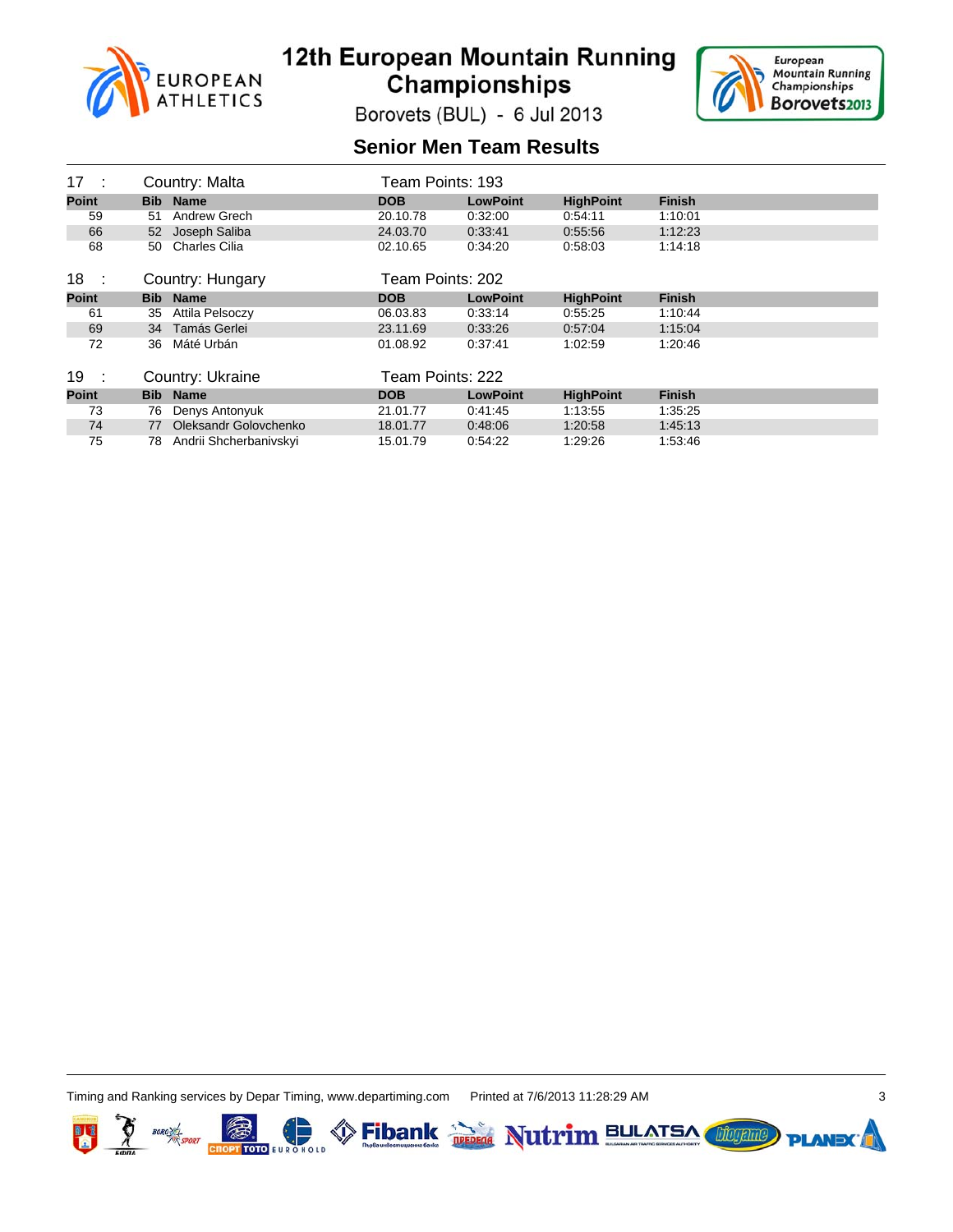



Borovets (BUL) - 6 Jul 2013

**Results**

|                 | Senior Women |                            | Number of Athletes: 64 |                      | Course: 8.8km +1027m |                  |               |  |
|-----------------|--------------|----------------------------|------------------------|----------------------|----------------------|------------------|---------------|--|
| Rank            |              | <b>Bib Name</b>            | <b>Nat</b>             | <b>DOB</b>           | <b>LowPoint</b>      | <b>HighPoint</b> | <b>Finish</b> |  |
| 1               | 300          | Andrea Mayr                | <b>AUT</b>             | 15.10.79             | 30:10                | 50:05            | 0:51:49       |  |
| $\overline{2}$  | 333          | Valentina Belotti          | <b>ITA</b>             | 14.04.80             | 31:00                | 51:09            | 0:52:54       |  |
| 3               | 354          | Mateja Kosovelj            | <b>SLO</b>             | 13.03.88             | 30:58                | 51:17            | 0:53:08       |  |
| 4               |              | 334 Elisa Desco            | <b>ITA</b>             | 30.05.82             | 31:52                | 51:55            | 0:53:42       |  |
| 5               | 336          | Renate Runnger             | <b>ITA</b>             | 06.09.79             | 31:30                | 52:19            | 0:54:05       |  |
| $6\phantom{1}6$ | 318          | Emma Clayton               | <b>GBR</b>             | 16.07.88             | 31:44                | 53:20            | 0.55:16       |  |
| $\overline{7}$  |              | 314 Christel Dewalle       | <b>FRA</b>             | 03.07.83             | 32:39                | 54:11            | 0:56:01       |  |
| 8               | 359          | <b>Bernadette Meier</b>    | SUI                    | 16.01.72             | 32:29                | 54:15            | 0:56:12       |  |
| 9               | 360          | Martina Staehl             | SUI                    | 07.05.87             | 32:47                | 54:28            | 0:56:25       |  |
| 10              | 346          | Liliana Danci              | <b>ROU</b>             | 18.06.90             | 32:56                | 54:47            | 0.56:38       |  |
| 11              |              | 312 Irene Palayo           | <b>ESP</b>             | 16.02.80             | 32:43                | 54:53            | 0:56:45       |  |
| 12              | 310          | Pavla Schorna Matyasova    | <b>CZE</b>             | 14.01.80             | 33:00                | 55:02            | 0.56.50       |  |
| 13              | 349          | Galina Egorova             | <b>RUS</b>             | 05.08.83             | 33:04                | 55:11            | 0:57:02       |  |
| 14              | 343          | Dominika Wisniewska-Ulfik  | <b>POL</b>             | 26.02.86             | 33:01                | 55:21            | 0.57:06       |  |
| 15              |              | 342 Anna Celinska          | <b>POL</b>             | 06.03.79             | 33:06                | 55:21            | 0:57:07       |  |
| 16              | 351          | Nadezhda Leshchinskaya     | <b>RUS</b>             | 18.11.84             | 33:28                | 55:33            | 0.57:18       |  |
| 17              | 301          | Milka Mihaylova            | <b>BUL</b>             | 23.05.72             | 33:09                | 55:28            | 0:57:27       |  |
| 18              | 323          | <b>Melanie Noll</b>        | <b>GER</b>             | 17.03.84             | 33:38                | 55:46            | 0.57:38       |  |
| 19              | 358          | Angela Haldimann           | SUI                    | 29.05.82             | 34:00                | 55:49            | 0:57:45       |  |
| 20              |              | 317 Paatricia Laubertie    | <b>FRA</b>             | 30.08.88             | 33:42                | 56:06            | 0.57:55       |  |
| 21              |              | 322 Olivia Walwyn          | GBR                    | 13.07.83             | 33:28                | 56:10            | 0:58:01       |  |
| 22              | 357          | <b>Monika Fuerholz</b>     | SUI                    | 05.12.84             | 33:39                | 56:11            | 0:58:17       |  |
| 23              | 325          | <b>Birgit Unterberger</b>  | <b>GER</b>             | 24.01.76             | 33:37                | 56:32            | 0:58:25       |  |
| 24              | 350          | Nigina Khaitova            | <b>RUS</b>             | 25.01.88             | 34:18                | 56:39            | 0:58:33       |  |
| 25              | 320          | <b>Sarah Tunstall</b>      | GBR                    | 19.04.86             | 33:46                | 56:47            | 0:58:37       |  |
| 26              | 329          | <b>Kate Cronin</b>         | <b>IRL</b>             | 26.09.83             | 34:20                | 56:56            | 0.58.40       |  |
| 27              | 355          | Lucija Krkoc               | <b>SLO</b>             |                      | 34:12                | 56:54            | 0:58:42       |  |
| 28              | 335          | Samantha Galassi           | <b>ITA</b>             | 09.04.88<br>28.07.88 | 34:10                | 57:25            | 0.59.21       |  |
| 29              |              |                            |                        |                      |                      |                  |               |  |
|                 | 356<br>305   | Neja Krsinar               | <b>SLO</b>             | 27.03.91             | 35:13                | 57:33            | 0:59:24       |  |
| 30              |              | <b>Barbara Belusic</b>     | <b>CRO</b>             | 05.05.81             | 34:43                | 57:40            | 0:59:35       |  |
| 31              | 316          | Lucie Jamsin               | <b>FRA</b>             | 08.08.89             | 34:14                | 57:59            | 1:00:03       |  |
| 32              | 344          | Rosa Madureira             | <b>POR</b>             | 12.04.77             | 35:15                | 58:19            | 1:00:16       |  |
| 33              | 363          | Yasemin Can                | <b>TUR</b>             | 01.01.92             | 34:58                | 58:24            | 1:00:19       |  |
| 34              | 307          | Pavla Havlova              | <b>CZE</b>             | 06.05.82             | 35:41                | 58:55            | 1:00:53       |  |
| 35              | 331          | Claire McCarthy            | <b>IRL</b>             | 29.06.76             | 35:27                | 59:07            | 1:01:05       |  |
| 36              | 315          | Marie Laure Dumergues      | <b>FRA</b>             | 21.04.82             | 34:56                | 59:04            | 1:01:08       |  |
| 37              | 308          | Tatana Metelkova           | <b>CZE</b>             | 28.06.72             | 34:36                | 59:07            | 1:01:22       |  |
| 38              | 347          | Denisa Ioana Dragomir      | <b>ROU</b>             | 22.08.92             | 35:21                | 59:20            | 1:01:31       |  |
| 39              |              | 319 Rebecca Robinson       | <b>GBR</b>             | 28.10.82             | 34:41                | 59:40            | 1:01:34       |  |
| 40              |              | 313 Veronica Perez         | <b>ESP</b>             | 09.11.79             | 35:26                | 59:47            | 1:01:46       |  |
| 41              | 330          | <b>Gladys Ganiel</b>       | <b>IRL</b>             | 10.03.77             | 35:51                | 1:00:07          | 1:02:11       |  |
| 42              | 348          | Elena Moaga                | <b>ROU</b>             | 11.11.60             | 36:38                | 1:00:20          | 1:02:18       |  |
| 43              |              | 311 Laia Andreu            | <b>ESP</b>             | 31.05.79             | 36:41                | 1:00:39          | 1:02:46       |  |
| 44              |              | 345 Alina Liliana Boholtan | <b>ROU</b>             | 05.03.89             | 36:14                | 1:01:27          | 1:03:39       |  |
| 45              |              | 309 Petra Pastorova        | CZE                    | 06.01.77             | 36:49                | 1:01:51          | 1:03:59       |  |
| 46              |              | 352 Zhanna Vokueva         | <b>RUS</b>             | 14.01.87             | 36:55                | 1:02:03          | 1:04:11       |  |
| 47              | 303          | Rumyana Panovska           | <b>BUL</b>             | 13.05.66             | 37:36                | 1:02:28          | 1:04:28       |  |
| 48              |              | 332 Sarah Mulligan         | <b>IRL</b>             | 31.07.86             | 36:53                | 1:02:50          | 1:04:47       |  |
| 49              |              | 302 Marinela Nineva        | <b>BUL</b>             | 04.01.93             | 37:37                | 1:02:57          | 1:04:56       |  |
| 50              |              | 362 Fatma Cabuk            | <b>TUR</b>             | 03.05.91             | 37:41                | 1:03:12          | 1:05:22       |  |
| 51              | 364          | <b>Nursel Yildiz</b>       | <b>TUR</b>             | 13.04.81             | 37:55                | 1:03:40          | 1:05:46       |  |
| 52              | 327          | Zsaklin Kodzsagogov        | <b>HUN</b>             | 17.06.90             | 38:14                | 1:03:50          | 1:05:51       |  |
| 53              | 338          | Giselle Camilleri          | MLT                    | 26.08.74             | 38:08                | 1:03:58          | 1:06:00       |  |
| 54              |              | 353 Andreja Godec          | <b>SLO</b>             | 18.09.77             | 38:53                | 1:05:19          | 1:07:42       |  |
| 55              | 366          | Olha Luts                  | <b>UKR</b>             | 10.05.82             | 39:21                | 1:06:08          | 1:08:22       |  |
| 56              | 306          | Danijela Cernic            | CRO                    | 21.11.77             | 39:26                | 1:06:50          | 1:09:08       |  |
| 57              | 328          | Csilla Pap                 | <b>HUN</b>             | 04.12.92             | 39:57                | 1:07:08          | 1:09:23       |  |
| 58              |              | 340 Angele Sammut          | <b>MLT</b>             | 29.10.66             | 40:23                | 1:08:13          | 1:10:21       |  |

Timing and Ranking services by Depar Timing, www.departiming.com Printed at 7/6/2013 10:31:28 AM

**CROPT TOTO EUR** 

叫

**Libraries** 

**PLAND** 

Fibank **Depted** Nutrim BULATSA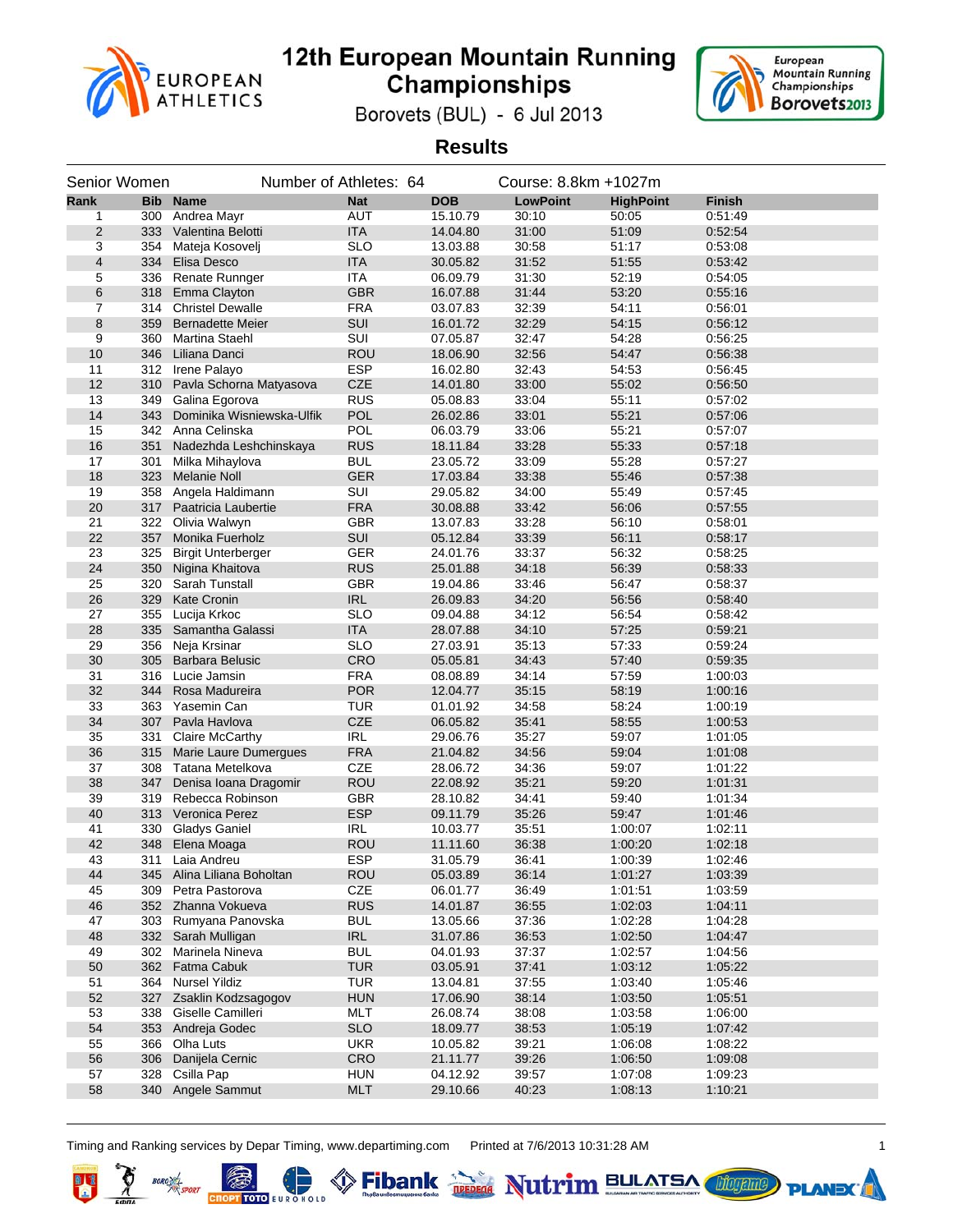



Borovets (BUL) - 6 Jul 2013

**Results**

| Senior Women |     |                        | Number of Athletes: 64 |            | Course: 8.8km +1027m |                  |               |
|--------------|-----|------------------------|------------------------|------------|----------------------|------------------|---------------|
| <b>Rank</b>  |     | <b>Bib</b> Name        | <b>Nat</b>             | <b>DOB</b> | <b>LowPoint</b>      | <b>HighPoint</b> | <b>Finish</b> |
| 59           |     | 304 Elena Rancheva     | <b>BUL</b>             | 19.06.74   | 40:21                | 1:09:21          | 1:11:30       |
| 60           |     | 339 Carmen Hili        | <b>MLT</b>             | 18.12.70   | 41:52                | 1:10:04          | 1:12:20       |
| 61           |     | 326 Csilla Nagy        | <b>HUN</b>             | 02.06.79   | 44:11                | 1:13:15          | 1:15:43       |
| 62           |     | 337 Marija Stojchevska | <b>MKD</b>             | 09.04.93   | 46:06                | 1:17:28          | 1:19:58       |
| 63           | 367 | Tetiana Perepichai     | UKR                    | 11.01.82   | 50:06                | 1:23:09          | 1:25:58       |
| 64           |     | 365 Iryna Boiko        | <b>UKR</b>             | 26.01.82   | 59:39                | 1:39:42          | 1:42:47       |

Timing and Ranking services by Depar Timing, www.departiming.com Printed at 7/6/2013 10:31:29 AM 2

т тото









**PLANEX**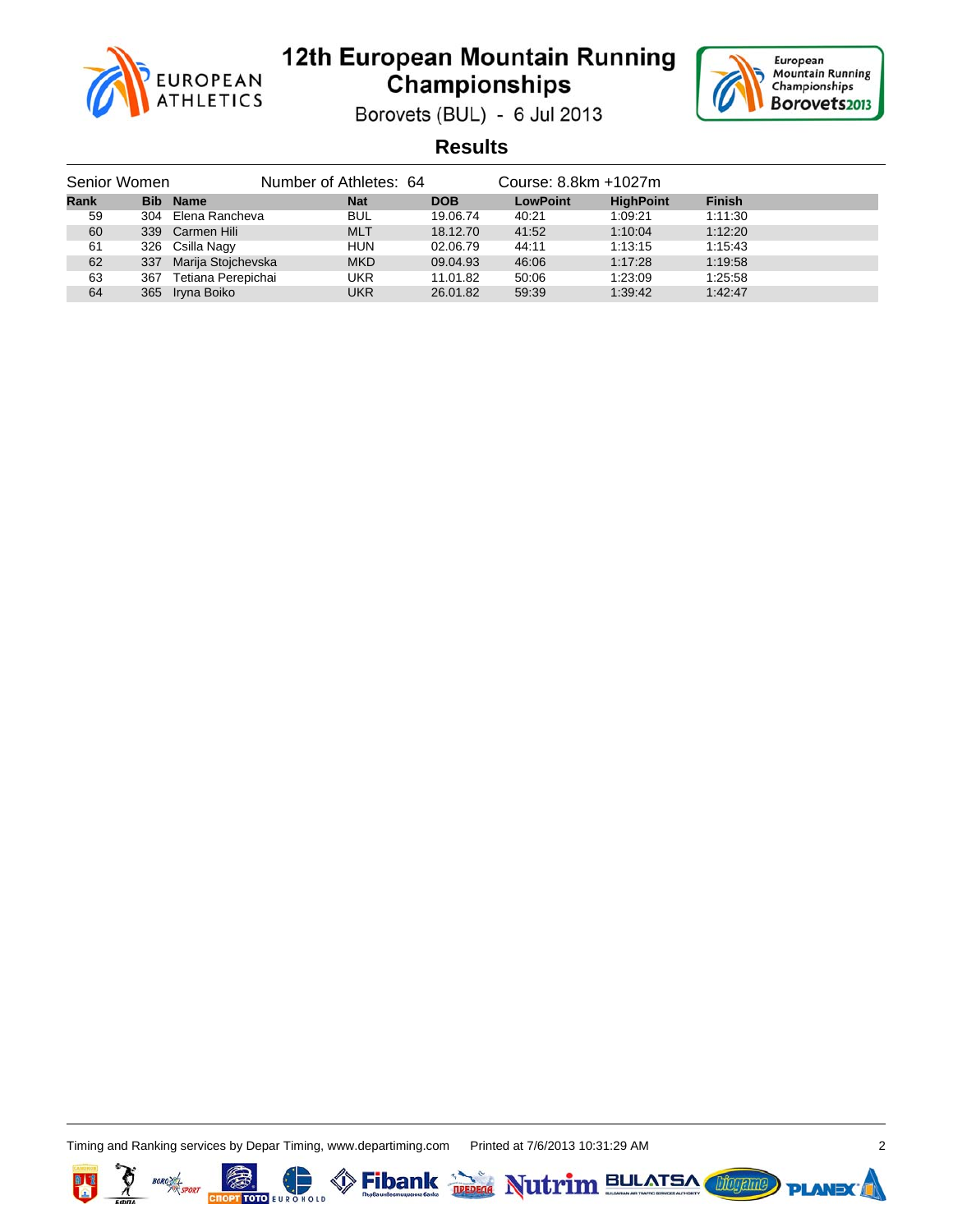



Borovets (BUL) - 6 Jul 2013

#### **Senior Women Team Results**

| 1                  |     | Country: Italy                                  | Team Points: 11        |                            |                    |                          |
|--------------------|-----|-------------------------------------------------|------------------------|----------------------------|--------------------|--------------------------|
| <b>Point</b>       | Bib | <b>Name</b>                                     | <b>DOB</b>             | <b>LowPoint</b>            | <b>HighPoint</b>   | <b>Finish</b>            |
| 2                  |     | 333 Valentina Belotti                           | 14.04.80               | 0:31:00                    | 0:51:09            | 0:52:54                  |
| $\overline{4}$     |     | 334 Elisa Desco                                 | 30.05.82               | 0:31:52                    | 0:51:55            | 0:53:42                  |
| 5                  |     | 336 Renate Runnger                              | 06.09.79               | 0:31:30                    | 0:52:19            | 0:54:05                  |
| (28)               |     | 335 Samantha Galassi                            | 28.07.88               | 0.34:10                    | 0.57.25            | 0:59:21                  |
|                    |     |                                                 |                        |                            |                    |                          |
| 2                  |     | Country: Switzerland                            | Team Points: 36        |                            |                    |                          |
| <b>Point</b>       |     | <b>Bib Name</b>                                 | <b>DOB</b>             | <b>LowPoint</b>            | <b>HighPoint</b>   | <b>Finish</b>            |
| 8                  | 359 | <b>Bernadette Meier</b>                         | 16.01.72               | 0:32:29                    | 0:54:15            | 0:56:12                  |
| 9                  |     | 360 Martina Staehl                              | 07.05.87               | 0:32:47                    | 0:54:28            | 0:56:25                  |
| 19                 |     | 358 Angela Haldimann                            | 29.05.82               | 0:34:00                    | 0.55.49            | 0.57.45                  |
| (22)               |     | 357 Monika Fuerholz                             | 05.12.84               | 0:33:39                    | 0:56:11            | 0:58:17                  |
|                    |     |                                                 |                        |                            |                    |                          |
| 3                  |     | Country: United Kingdom                         | Team Points: 52        |                            |                    |                          |
| <b>Point</b>       |     | <b>Bib Name</b>                                 | <b>DOB</b>             | <b>LowPoint</b>            | <b>HighPoint</b>   | <b>Finish</b>            |
| 6                  |     | 318 Emma Clayton                                | 16.07.88               | 0:31:44                    | 0:53:20            | 0.55:16                  |
| 21                 |     | 322 Olivia Walwyn                               | 13.07.83               | 0:33:28                    | 0:56:10            | 0.58.01                  |
| 25                 |     | 320 Sarah Tunstall                              | 19.04.86               | 0.33.46                    | 0.56.47            | 0:58:37                  |
| (39)               |     | 319 Rebecca Robinson                            | 28.10.82               | 0:34:41                    | 0:59:40            | 1:01:34                  |
|                    |     |                                                 |                        |                            |                    |                          |
| 4                  |     | Country: Russian Federation                     | Team Points: 53        |                            |                    |                          |
|                    |     |                                                 |                        |                            |                    |                          |
| <b>Point</b>       |     | <b>Bib Name</b>                                 | <b>DOB</b>             | <b>LowPoint</b>            | <b>HighPoint</b>   | <b>Finish</b>            |
| 13                 |     | 349 Galina Egorova                              | 05.08.83               | 0:33:04                    | 0:55:11            | 0:57:02                  |
| 16                 |     | 351 Nadezhda Leshchinskaya                      | 18.11.84               | 0:33:28                    | 0:55:33            | 0:57:18                  |
| 24                 |     | 350 Nigina Khaitova                             | 25.01.88               | 0.34.18                    | 0:56:39            | 0.58.33                  |
| (46)               |     | 352 Zhanna Vokueva                              | 14.01.87               | 0:36:55                    | 1:02:03            | 1:04:11                  |
| 5<br>÷             |     | Country: France                                 | Team Points: 58        |                            |                    |                          |
|                    |     | <b>Bib Name</b>                                 | <b>DOB</b>             |                            |                    |                          |
| <b>Point</b>       |     |                                                 |                        | <b>LowPoint</b>            | <b>HighPoint</b>   | <b>Finish</b>            |
| 7<br>20            |     | 314 Christel Dewalle<br>317 Paatricia Laubertie | 03.07.83<br>30.08.88   | 0:32:39<br>0:33:42         | 0:54:11            | 0.56.01                  |
| 31                 |     |                                                 |                        |                            | 0:56:06            | 0.57:55                  |
| (36)               |     | 316 Lucie Jamsin<br>315 Marie Laure Dumergues   | 08.08.89<br>21.04.82   | 0:34:14<br>0:34:56         | 0:57:59<br>0:59:04 | 1:00:03<br>1:01:08       |
|                    |     |                                                 |                        |                            |                    |                          |
| 6<br>÷             |     | Country: Slovenia                               | Team Points: 59        |                            |                    |                          |
|                    |     |                                                 |                        |                            |                    |                          |
| <b>Point</b>       |     | <b>Bib Name</b>                                 | <b>DOB</b>             | <b>LowPoint</b>            | <b>HighPoint</b>   | <b>Finish</b>            |
| 3                  |     | 354 Mateja Kosovelj<br>355 Lucija Krkoc         | 13.03.88               | 0:30:58                    | 0:51:17            | 0:53:08                  |
| 27<br>29           |     | 356 Neja Krsinar                                | 09.04.88<br>27.03.91   | 0:34:12<br>0:35:13         | 0:56:54<br>0:57:33 | 0:58:42<br>0.59.24       |
| (54)               |     | 353 Andreja Godec                               | 18.09.77               | 0:38:53                    | 1:05:19            | 1:07:42                  |
|                    |     |                                                 |                        |                            |                    |                          |
| 7                  |     | <b>Country: Czech Republic</b>                  | Team Points: 83        |                            |                    |                          |
|                    |     |                                                 |                        |                            |                    |                          |
| <b>Point</b>       |     | <b>Bib Name</b>                                 | <b>DOB</b>             | <b>LowPoint</b>            | <b>HighPoint</b>   | <b>Finish</b>            |
| 12                 |     | 310 Pavla Schorna Matyasova                     | 14.01.80               | 0:33:00                    | 0:55:02            | 0:56:50                  |
| 34                 | 307 | Pavla Havlova                                   | 06.05.82               | 0.35:41                    | 0:58:55            | 1:00:53                  |
| 37                 | 308 | Tatana Metelkova                                | 28.06.72               | 0:34:36                    | 0:59:07            | 1:01:22                  |
| (45)               |     | 309 Petra Pastorova                             | 06.01.77               | 0:36:49                    | 1:01:51            | 1:03:59                  |
| 8<br>÷             |     | Country: Romania                                | Team Points: 90        |                            |                    |                          |
|                    |     |                                                 |                        |                            |                    |                          |
| <b>Point</b><br>10 |     | <b>Bib Name</b><br>346 Liliana Danci            | <b>DOB</b><br>18.06.90 | <b>LowPoint</b><br>0:32:56 | <b>HighPoint</b>   | <b>Finish</b><br>0.56.38 |
|                    |     | 347 Denisa Ioana Dragomir                       |                        | 0:35:21                    | 0:54:47            |                          |
| 38<br>42           | 348 | Elena Moaga                                     | 22.08.92<br>11.11.60   | 0:36:38                    | 0:59:20<br>1:00:20 | 1:01:31<br>1:02:18       |
| (44)               |     | 345 Alina Liliana Boholtan                      | 05.03.89               | 0.36:14                    | 1:01:27            | 1:03:39                  |
|                    |     |                                                 |                        |                            |                    |                          |

Timing and Ranking services by Depar Timing, www.departiming.com Printed at 7/6/2013 10:33:47 AM 1

т тото

队

**Lilogenne** 

**PLANE** 

Fibank **Dead** Nutrim BULATSA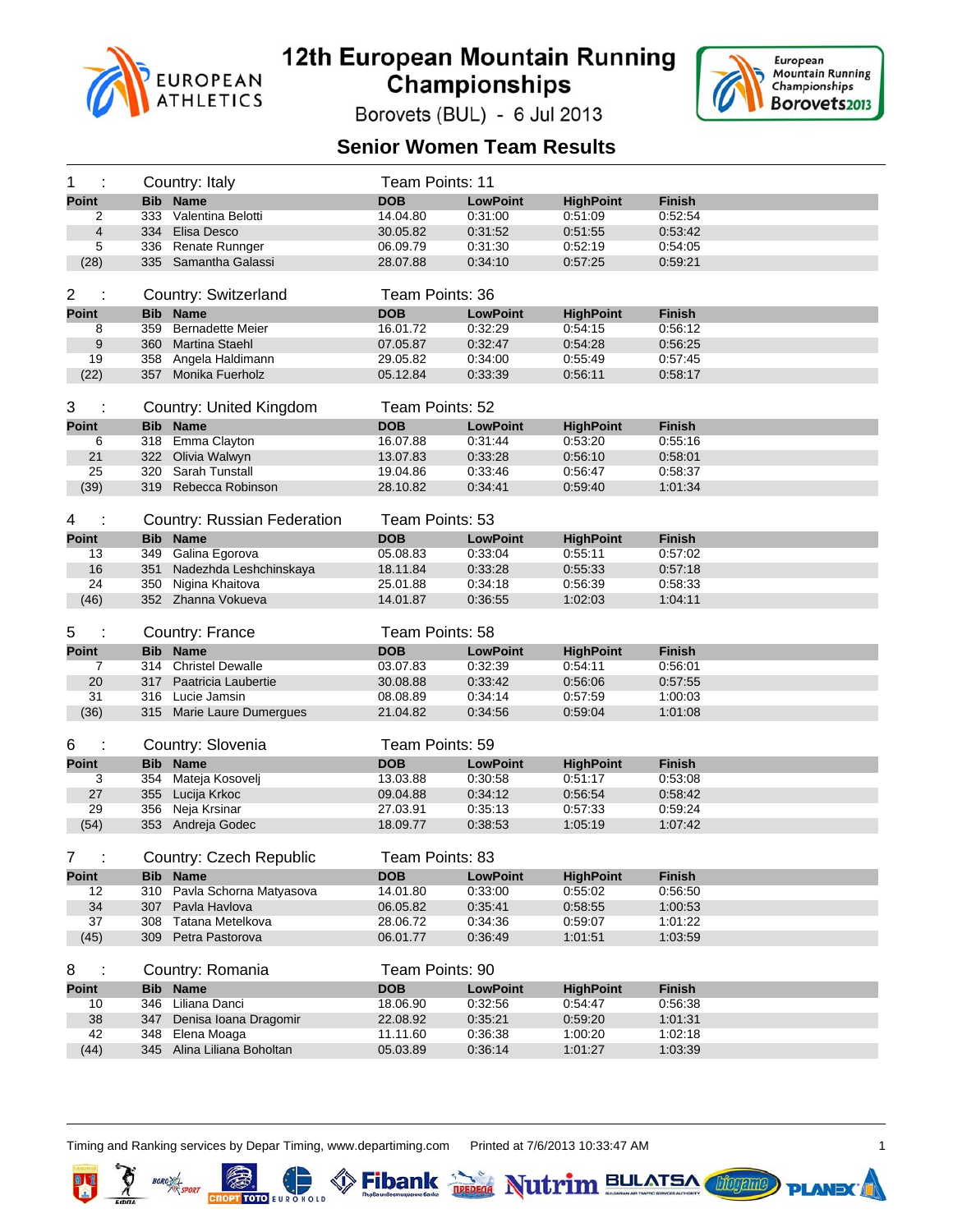



Borovets (BUL) - 6 Jul 2013

#### **Senior Women Team Results**

| 9                                | Country: Spain     |                         | Team Points: 94  |                 |                  |               |
|----------------------------------|--------------------|-------------------------|------------------|-----------------|------------------|---------------|
| <b>Point</b>                     | <b>Bib Name</b>    |                         | <b>DOB</b>       | <b>LowPoint</b> | <b>HighPoint</b> | <b>Finish</b> |
| 11                               | 312 Irene Palayo   |                         | 16.02.80         | 0:32:43         | 0:54:53          | 0:56:45       |
| 40                               | 313 Veronica Perez |                         | 09.11.79         | 0:35:26         | 0:59:47          | 1:01:46       |
| 43                               | 311 Laia Andreu    |                         | 31.05.79         | 0:36:41         | 1:00:39          | 1:02:46       |
|                                  |                    |                         |                  |                 |                  |               |
| 10<br>$\mathbf{L}$               | Country: Ireland   |                         | Team Points: 102 |                 |                  |               |
| <b>Point</b>                     | <b>Bib Name</b>    |                         | <b>DOB</b>       | <b>LowPoint</b> | <b>HighPoint</b> | <b>Finish</b> |
| 26                               | 329 Kate Cronin    |                         | 26.09.83         | 0:34:20         | 0:56:56          | 0:58:40       |
| 35                               |                    | 331 Claire McCarthy     | 29.06.76         | 0:35:27         | 0:59:07          | 1:01:05       |
| 41                               | 330 Gladys Ganiel  |                         | 10.03.77         | 0:35:51         | 1:00:07          | 1:02:11       |
| (48)                             | 332 Sarah Mulligan |                         | 31.07.86         | 0:36:53         | 1:02:50          | 1:04:47       |
|                                  |                    |                         |                  |                 |                  |               |
| 11<br>$\mathbf{L}$               |                    | Country: Bulgaria       | Team Points: 113 |                 |                  |               |
| <b>Point</b>                     | <b>Bib</b> Name    |                         | <b>DOB</b>       | <b>LowPoint</b> | <b>HighPoint</b> | <b>Finish</b> |
| 17                               |                    | 301 Milka Mihaylova     | 23.05.72         | 0:33:09         | 0:55:28          | 0:57:27       |
| 47                               |                    | 303 Rumyana Panovska    | 13.05.66         | 0:37:36         | 1:02:28          | 1:04:28       |
| 49                               |                    | 302 Marinela Nineva     | 04.01.93         | 0:37:37         | 1:02:57          | 1:04:56       |
| (59)                             |                    | 304 Elena Rancheva      | 19.06.74         | 0:40:21         | 1:09:21          | 1:11:30       |
|                                  |                    |                         |                  |                 |                  |               |
| 12 <sub>2</sub><br>$\sim$        | Country: Turkey    |                         | Team Points: 134 |                 |                  |               |
|                                  |                    |                         |                  |                 |                  |               |
| <b>Point</b>                     | <b>Bib Name</b>    |                         | <b>DOB</b>       | <b>LowPoint</b> | <b>HighPoint</b> | <b>Finish</b> |
| 33                               | 363 Yasemin Can    |                         | 01.01.92         | 0.34.58         | 0:58:24          | 1:00:19       |
| 50                               | 362 Fatma Cabuk    |                         | 03.05.91         | 0:37:41         | 1:03:12          | 1:05:22       |
| 51                               | 364 Nursel Yildiz  |                         | 13.04.81         | 0:37:55         | 1:03:40          | 1:05:46       |
|                                  |                    |                         |                  |                 |                  |               |
| 13<br>- 1                        |                    | Country: Hungary        | Team Points: 170 |                 |                  |               |
| <b>Point</b>                     | <b>Bib</b> Name    |                         | <b>DOB</b>       | <b>LowPoint</b> | <b>HighPoint</b> | <b>Finish</b> |
| 52                               |                    | 327 Zsaklin Kodzsagogov | 17.06.90         | 0:38:14         | 1:03:50          | 1:05:51       |
| 57                               | 328 Csilla Pap     |                         | 04.12.92         | 0:39:57         | 1:07:08          | 1:09:23       |
| 61                               | 326 Csilla Nagy    |                         | 02.06.79         | 0:44:11         | 1:13:15          | 1:15:43       |
|                                  |                    |                         |                  |                 |                  |               |
| 14<br>$\overline{\phantom{a}}$ : | Country: Malta     |                         | Team Points: 171 |                 |                  |               |
| <b>Point</b>                     | <b>Bib Name</b>    |                         | <b>DOB</b>       | <b>LowPoint</b> | <b>HighPoint</b> | <b>Finish</b> |
| 53                               |                    | 338 Giselle Camilleri   | 26.08.74         | 0:38:08         | 1:03:58          | 1:06:00       |
| 58                               |                    | 340 Angele Sammut       | 29.10.66         | 0:40:23         | 1:08:13          | 1:10:21       |
| 60                               | 339 Carmen Hili    |                         | 18.12.70         | 0:41:52         | 1:10:04          | 1:12:20       |
|                                  |                    |                         |                  |                 |                  |               |
| 15 <sub>1</sub><br>- 1           |                    | Country: Ukraine        | Team Points: 182 |                 |                  |               |
| <b>Point</b>                     | <b>Bib Name</b>    |                         | <b>DOB</b>       | <b>LowPoint</b> | <b>HighPoint</b> | <b>Finish</b> |
| 55                               | 366 Olha Luts      |                         | 10.05.82         | 0:39:21         | 1:06:08          | 1:08:22       |
| 63                               | 365 Iryna Boiko    | 367 Tetiana Perepichai  | 11.01.82         | 0:50:06         | 1:23:09          | 1:25:58       |

т тото

Fibank **Depted** Nutrim BULATSA



**Libraries** 

**PLANE**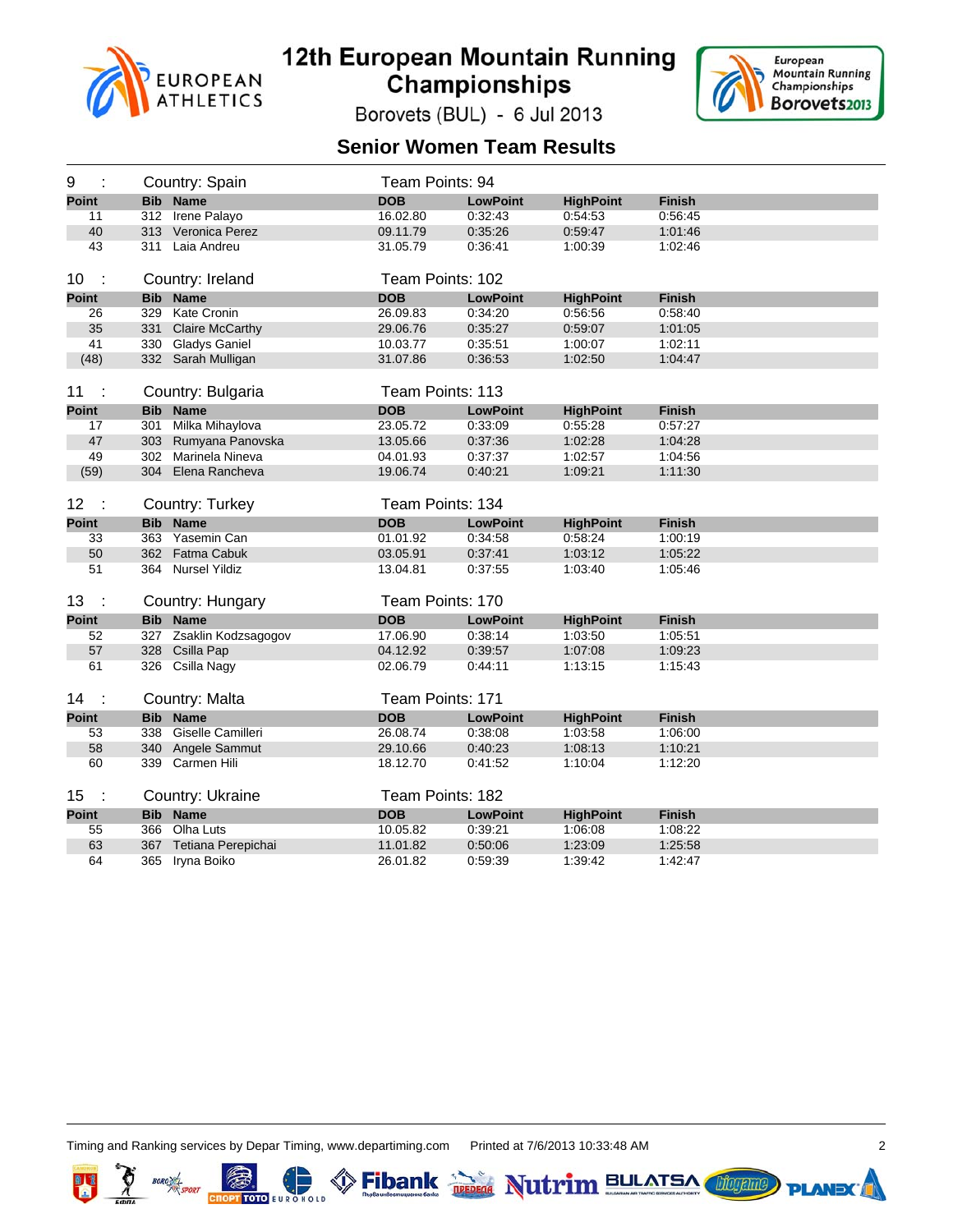



Borovets (BUL) - 6 Jul 2013 **Results**

| Junior Men               |            |                             | Number of Athletes: 41 |            | Course: 8.8km +1027m |                  |               |
|--------------------------|------------|-----------------------------|------------------------|------------|----------------------|------------------|---------------|
| Rank                     | <b>Bib</b> | <b>Name</b>                 | <b>Nat</b>             | <b>DOB</b> | <b>LowPoint</b>      | <b>HighPoint</b> | <b>Finish</b> |
| 1                        | 240        | Ramazan Karagoz             | <b>TUR</b>             | 11.04.97   | 28:12                | 47:02            | 0:48:51       |
| $\overline{2}$           | 241        | Sehmus Sarihan              | <b>TUR</b>             | 01.01.96   | 29:07                | 48:13            | 0:49:54       |
| 3                        | 221        | Michele Vaia                | <b>ITA</b>             | 16.06.94   | 29:50                | 48:57            | 0:50:29       |
| $\overline{\mathbf{4}}$  | 230        | Andrei Leanca               | <b>ROU</b>             | 30.11.95   | 29:14                | 49:29            | 0:51:05       |
| 5                        | 238        | Stefan Lustenberger         | SUI                    | 07.03.94   | 29:46                | 49:46            | 0:51:22       |
| 6                        | 235        | <b>Rok Bratina</b>          | <b>SLO</b>             | 06.07.94   | 29:47                | 49:41            | 0:51:29       |
| $\overline{7}$           | 200        | Manuel Innerhofer           | AUT                    | 09.07.95   | 29:51                | 49:55            | 0.51.31       |
| 8                        | 219        | Giampaolo Crotti            | <b>ITA</b>             | 13.02.94   | 30:06                | 50:09            | 0.51.45       |
| 9                        | 231        | Ruslan Fattakhov            | <b>RUS</b>             | 05.05.94   | 30:01                | 50:16            | 0:51:57       |
| 10                       | 207        | Lukas Pomezny               | CZE                    | 04.07.94   | 30:57                | 50:25            | 0:52:17       |
| 11                       | 218        | Nadir Cavagna               | <b>ITA</b>             | 17.04.95   | 30:27                | 51:10            | 0:52:35       |
| 12                       | 233        | <b>Rodion Reshetnikov</b>   | <b>RUS</b>             | 19.04.94   | 30:41                | 51:15            | 0.52:47       |
| 13                       |            | 206 Michal Pinkas           | CZE                    | 06.02.94   | 31:11                | 51:24            | 0:53:06       |
| 14                       | 213        | <b>Max Wharton</b>          | <b>GBR</b>             | 08.07.96   | 30:42                | 51:31            | 0.53.09       |
| 15                       | 228        | Ionut Marius Dumitru        | ROU                    | 18.06.96   | 30:55                | 51:34            | 0.53.11       |
| 16                       | 232        | Konstantin Galiullin        | <b>RUS</b>             | 13.08.95   | 31:24                | 51:43            | 0.53.19       |
| 17                       | 229        | Mihai Marian Falcescu       | <b>ROU</b>             | 25.06.96   | 31:10                | 51:48            | 0:53:21       |
| 18                       | 242        | Omer Tuncer                 | <b>TUR</b>             | 03.09.96   | 30:58                | 51:55            | 0:53:34       |
| 19                       | 210        | Nathan Jones                | <b>GBR</b>             | 03.10.94   | 30:56                | 52:06            | 0:53:53       |
| 20                       | 239        | Naif Bozkurt                | <b>TUR</b>             | 10.11.94   | 32:33                | 52:48            | 0:54:30       |
| 21                       | 205        | Tomas Lichy                 | CZE                    | 22.03.94   | 31:44                | 53:01            | 0:54:45       |
| 22                       | 225        | Joao Bertolo                | <b>POR</b>             | 10.02.94   | 31:13                | 53:08            | 0.54.55       |
| 23                       |            | 202 Georgi Landzhev         | <b>BUL</b>             | 23.01.95   | 32:15                | 53:27            | 0:55:09       |
| 24                       |            | 234 Anze Bozic              | <b>SLO</b>             | 22.09.94   | 32:01                | 53:29            | 0.55.13       |
| 25                       |            | 217 Killian Mooney          | <b>IRL</b>             | 02.04.95   | 32:10                | 53:42            | 0:55:20       |
| 26                       | 203        | Nikolay Tsvetankov          | <b>BUL</b>             | 26.05.94   | 32:12                | 53:35            | 0:55:31       |
| 27                       | 208        | Dominik Sadlo               | CZE                    | 31.08.95   | 32:00                | 53:49            | 0:55:40       |
| 28                       | 237        | Jošt Lapajne                | <b>SLO</b>             | 02.07.94   | 32:21                | 53:57            | 0:55:43       |
| 29                       | 212        | <b>Bradley Traviss</b>      | <b>GBR</b>             | 08.02.95   | 31:58                | 54:07            | 0:55:52       |
| 30                       | 224        | Marcin Zychski              | POL                    | 13.07.94   | 32:55                | 54:20            | 0:56:00       |
| 31                       | 227        | Alexandru Daniel Dobritescu | <b>ROU</b>             | 01.06.94   | 32:37                | 54:50            | 0:56:33       |
| 32                       | 236        | <b>Tim Kovacic</b>          | <b>SLO</b>             | 26.01.95   | 33:18                | 55:14            | 0:56:49       |
| 33                       | 226        | Samuel Leal                 | <b>POR</b>             | 20.03.94   | 32:34                | 55:17            | 0:57:10       |
| 34                       | 211        | <b>Andrew Lawler</b>        | <b>GBR</b>             | 24.10.95   | 32:50                | 55:13            | 0.57:37       |
| 35                       | 220        | Michael Monella             | <b>ITA</b>             | 25.08.94   | 33:33                | 56:35            | 0.58.34       |
| 36                       | 204        | <b>Marko Grzetic</b>        | CRO                    | 08.04.95   | 34:12                | 57:08            | 0:58:51       |
| 37                       | 214        | Mitchell Byrne              | <b>IRL</b>             | 19.08.94   | 33:47                | 57:38            | 0:59:16       |
| 38                       | 201        | <b>Krasimir Krastev</b>     | <b>BUL</b>             | 04.09.94   | 34:39                | 58:13            | 1:00:12       |
| 39                       | 215        | Kyle Larkin                 | <b>IRL</b>             | 07.12.95   | 34:41                | 59:39            | 1:01:25       |
| 40                       | 216        | <b>Shane Maguire</b>        | <b>IRL</b>             | 06.01.94   | 36:01                | 1:00:49          | 1:02:47       |
| $\overline{\phantom{a}}$ | 223        | Petre Zafirovski            | <b>MKD</b>             | 01.01.94   | 40:41                | n.a.             | <b>DNF</b>    |

Timing and Ranking services by Depar Timing, www.departiming.com Printed at 7/6/2013 9:30:08 AM 1

**CROPT TOTO EUR** 

Fibank **Depths** Nutrim BULATSA



**PLANE**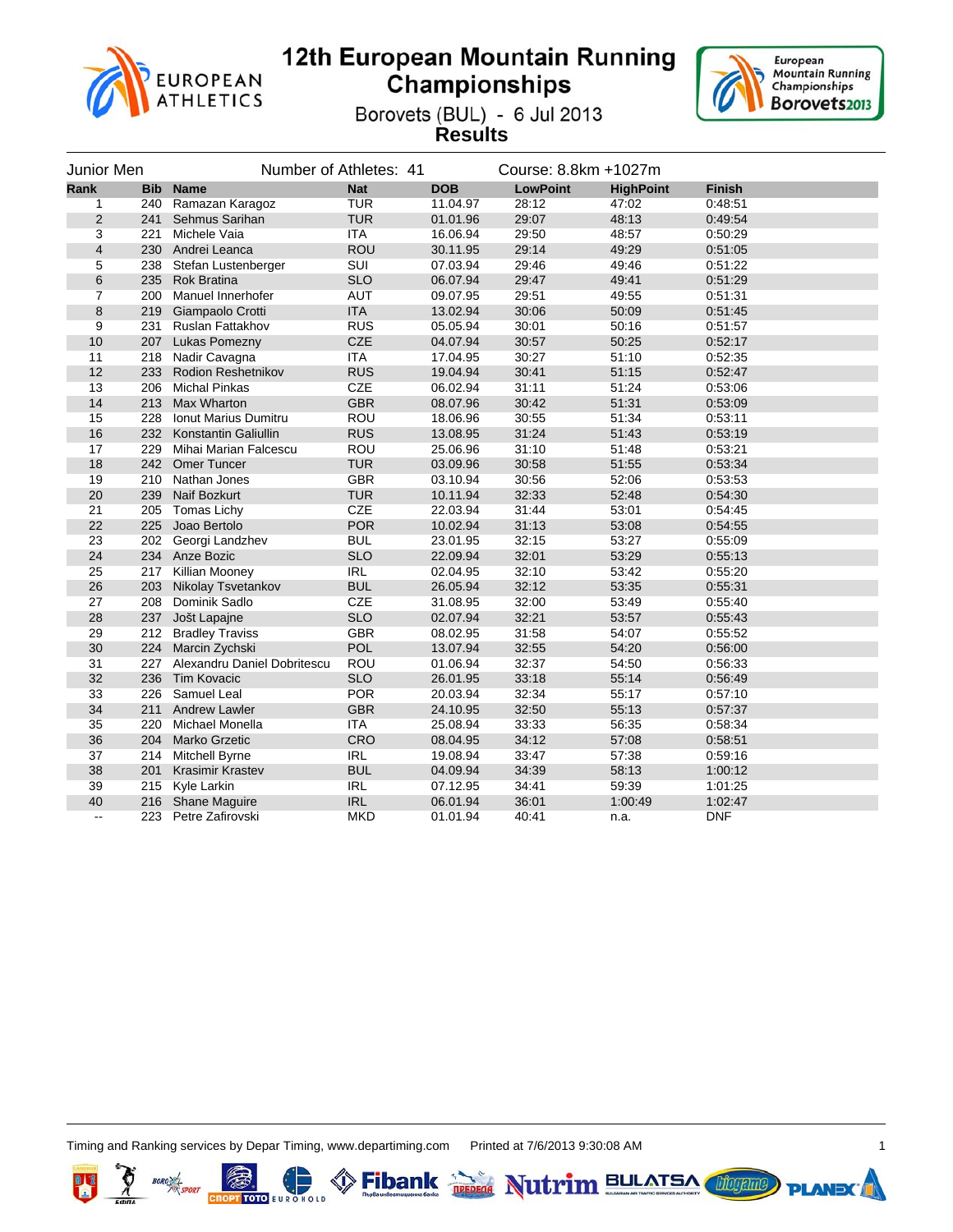



Borovets (BUL) - 6 Jul 2013 **Junior Men Team Results**

| 1<br>Team Points: 21<br>Country: Turkey                                                                                                                 |  |
|---------------------------------------------------------------------------------------------------------------------------------------------------------|--|
| <b>Bib Name</b><br><b>DOB</b><br><b>Point</b><br><b>LowPoint</b><br><b>HighPoint</b><br><b>Finish</b>                                                   |  |
| 240 Ramazan Karagoz<br>0:47:02<br>0:48:51<br>11.04.97<br>0:28:12<br>1                                                                                   |  |
| $\overline{2}$<br>241 Sehmus Sarihan<br>0:29:07<br>0:48:13<br>0:49:54<br>01.01.96                                                                       |  |
| 18<br>242 Omer Tuncer<br>03.09.96<br>0:30:58<br>0:51:55<br>0:53:34                                                                                      |  |
| (20)<br>239 Naif Bozkurt<br>0:32:33<br>0:52:48<br>0:54:30<br>10.11.94                                                                                   |  |
|                                                                                                                                                         |  |
| Team Points: 22<br>$\overline{2}$<br>÷<br>Country: Italy                                                                                                |  |
| <b>Bib Name</b><br><b>DOB</b><br><b>Point</b><br><b>LowPoint</b><br><b>HighPoint</b><br><b>Finish</b>                                                   |  |
| 221<br>Michele Vaia<br>16.06.94<br>0:29:50<br>0:48:57<br>0:50:29<br>3                                                                                   |  |
| 8<br>219 Giampaolo Crotti<br>13.02.94<br>0:30:06<br>0:50:09<br>0:51:45                                                                                  |  |
| 11<br>218 Nadir Cavagna<br>0:51:10<br>0:52:35<br>17.04.95<br>0:30:27                                                                                    |  |
| 220 Michael Monella<br>(35)<br>25.08.94<br>0:33:33<br>0:58:34<br>0:56:35                                                                                |  |
|                                                                                                                                                         |  |
| 3<br>Team Points: 36<br>Country: Romania                                                                                                                |  |
| <b>Point</b><br><b>Bib Name</b><br><b>DOB</b><br><b>LowPoint</b><br><b>HighPoint</b><br><b>Finish</b>                                                   |  |
| 230 Andrei Leanca<br>30.11.95<br>0:29:14<br>0:49:29<br>0:51:05<br>4                                                                                     |  |
| 15<br>228<br>Ionut Marius Dumitru<br>18.06.96<br>0:30:55<br>0:51:34<br>0:53:11                                                                          |  |
| 17<br>0:53:21<br>229 Mihai Marian Falcescu<br>25.06.96<br>0:31:10<br>0:51:48                                                                            |  |
| (31)<br>01.06.94<br>0:32:37<br>0:54:50<br>0:56:33<br>227 Alexandru Daniel Dobritescu                                                                    |  |
| <b>Country: Russian Federation</b><br>Team Points: 37<br>4<br>÷                                                                                         |  |
|                                                                                                                                                         |  |
| <b>Bib Name</b><br><b>Point</b><br><b>DOB</b><br><b>LowPoint</b><br><b>HighPoint</b><br><b>Finish</b>                                                   |  |
|                                                                                                                                                         |  |
| 231 Ruslan Fattakhov<br>05.05.94<br>0:50:16<br>0:51:57<br>9<br>0:30:01                                                                                  |  |
| 12<br><b>Rodion Reshetnikov</b><br>0:51:15<br>0:52:47<br>233<br>19.04.94<br>0:30:41                                                                     |  |
| 16<br>232 Konstantin Galiullin<br>13.08.95<br>0:31:24<br>0:51:43<br>0:53:19                                                                             |  |
|                                                                                                                                                         |  |
| 5<br>Team Points: 44<br>÷<br>Country: Czech Republic                                                                                                    |  |
| <b>DOB</b><br><b>Point</b><br><b>Bib Name</b><br><b>LowPoint</b><br><b>HighPoint</b><br><b>Finish</b>                                                   |  |
| 207 Lukas Pomezny<br>04.07.94<br>0:30:57<br>0:50:25<br>0:52:17<br>10                                                                                    |  |
| 13<br>206 Michal Pinkas<br>0:51:24<br>06.02.94<br>0:31:11<br>0:53:06                                                                                    |  |
| 21<br>205 Tomas Lichy<br>22.03.94<br>0:31:44<br>0:53:01<br>0:54:45<br>208 Dominik Sadlo<br>31.08.95<br>0:32:00<br>0:53:49<br>0:55:40                    |  |
| (27)                                                                                                                                                    |  |
| 6<br>Team Points: 58                                                                                                                                    |  |
| Country: Slovenia                                                                                                                                       |  |
| <b>Bib Name</b><br><b>DOB</b><br><b>Point</b><br><b>LowPoint</b><br><b>HighPoint</b><br><b>Finish</b><br>235 Rok Bratina<br>0:49:41<br>6                |  |
| 06.07.94<br>0:29:47<br>0:51:29<br>24<br>234 Anze Bozic<br>22.09.94<br>0:32:01<br>0:53:29<br>0:55:13                                                     |  |
| 28<br>02.07.94<br>0:32:21<br>0:53:57<br>0:55:43<br>237 Jošt Lapajne                                                                                     |  |
| (32)<br>236 Tim Kovacic<br>0:33:18<br>0:55:14<br>26.01.95<br>0:56:49                                                                                    |  |
|                                                                                                                                                         |  |
| 7<br>Country: United Kingdom<br>Team Points: 62                                                                                                         |  |
| <b>Point</b><br><b>Bib</b> Name<br><b>DOB</b><br><b>LowPoint</b><br><b>HighPoint</b><br><b>Finish</b>                                                   |  |
| 14<br>213 Max Wharton<br>08.07.96<br>0.30.42<br>0:51:31<br>0:53:09                                                                                      |  |
| 19<br>210 Nathan Jones<br>03.10.94<br>0:30:56<br>0:52:06<br>0:53:53                                                                                     |  |
| 29<br>212<br><b>Bradley Traviss</b><br>08.02.95<br>0:31:58<br>0:54:07<br>0.55.52                                                                        |  |
| (34)<br>211 Andrew Lawler<br>24.10.95<br>0.32:50<br>0:55:13<br>0:57:37                                                                                  |  |
|                                                                                                                                                         |  |
| Country: Bulgaria<br>Team Points: 87<br>8<br>÷                                                                                                          |  |
| <b>Bib Name</b><br><b>DOB</b><br><b>Point</b><br><b>LowPoint</b><br><b>HighPoint</b><br><b>Finish</b>                                                   |  |
| 202 Georgi Landzhev<br>0:32:15<br>0:53:27<br>0:55:09<br>23<br>23.01.95                                                                                  |  |
| 26<br>Nikolay Tsvetankov<br>26.05.94<br>0.32:12<br>0.53:35<br>0:55:31<br>203<br>38<br>201 Krasimir Krastev<br>0:34:39<br>0:58:13<br>04.09.94<br>1:00:12 |  |

Eibank **DEDEAR** Nutrim BULATSA

Timing and Ranking services by Depar Timing, www.departiming.com Printed at 7/6/2013 9:23:05 AM 1

叫

**BORO** 



**Lilogenne** 

**PLAN**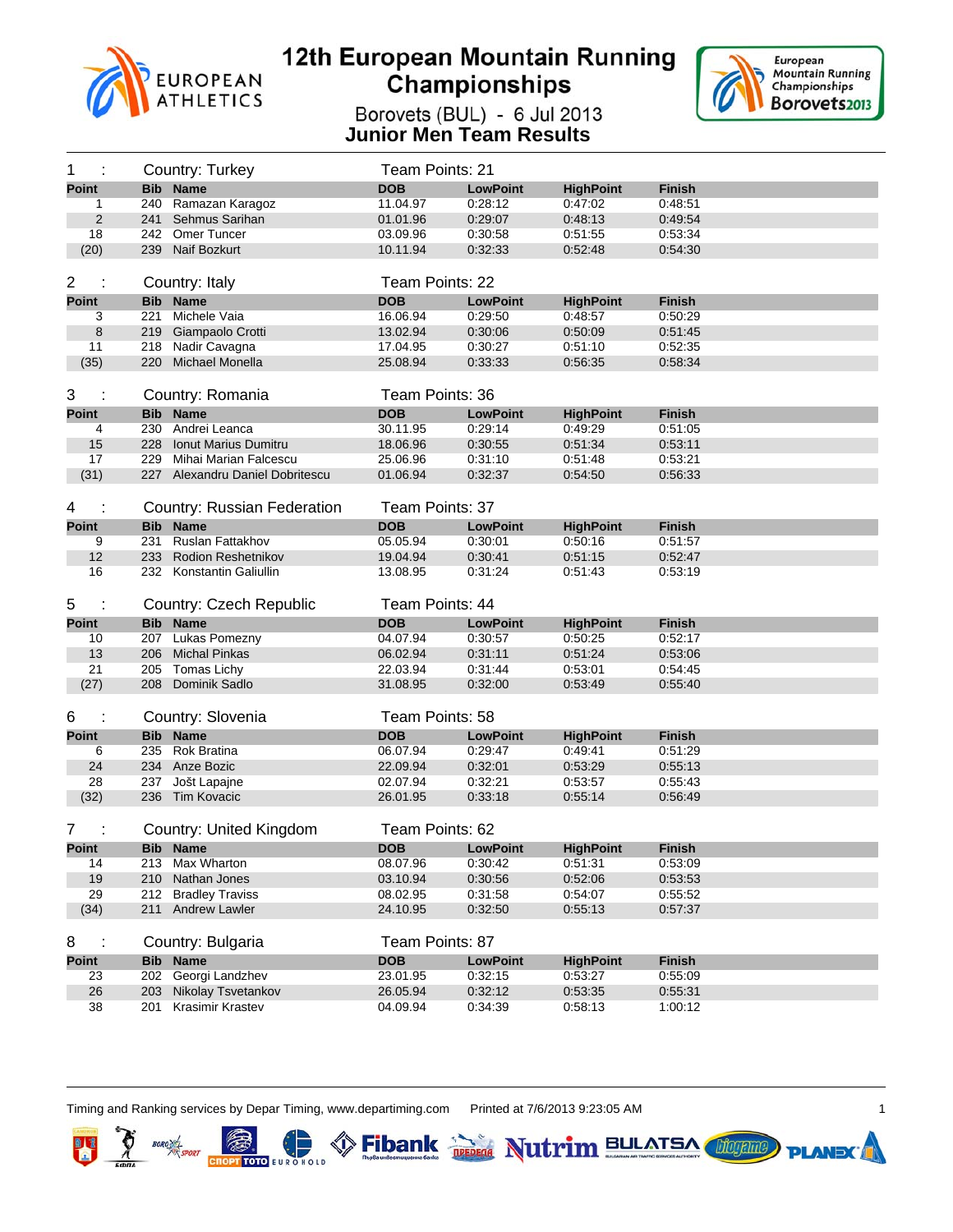



Borovets (BUL) - 6 Jul 2013 **Junior Men Team Results**

| 9:           |  | Country: Ireland   | Team Points: 101 |                 |                  |               |  |
|--------------|--|--------------------|------------------|-----------------|------------------|---------------|--|
| <b>Point</b> |  | <b>Bib Name</b>    | <b>DOB</b>       | <b>LowPoint</b> | <b>HighPoint</b> | <b>Finish</b> |  |
| 25           |  | 217 Killian Mooney | 02.04.95         | 0:32:10         | 0:53:42          | 0.55:20       |  |
| 37           |  | 214 Mitchell Byrne | 19.08.94         | 0:33:47         | 0.57.38          | 0:59:16       |  |
| 39           |  | 215 Kyle Larkin    | 07.12.95         | 0:34:41         | 0:59:39          | 1:01:25       |  |
| (40)         |  | 216 Shane Maguire  | 06.01.94         | 0:36:01         | 1:00:49          | 1:02:47       |  |

Timing and Ranking services by Depar Timing, www.departiming.com Printed at 7/6/2013 9:23:06 AM 2



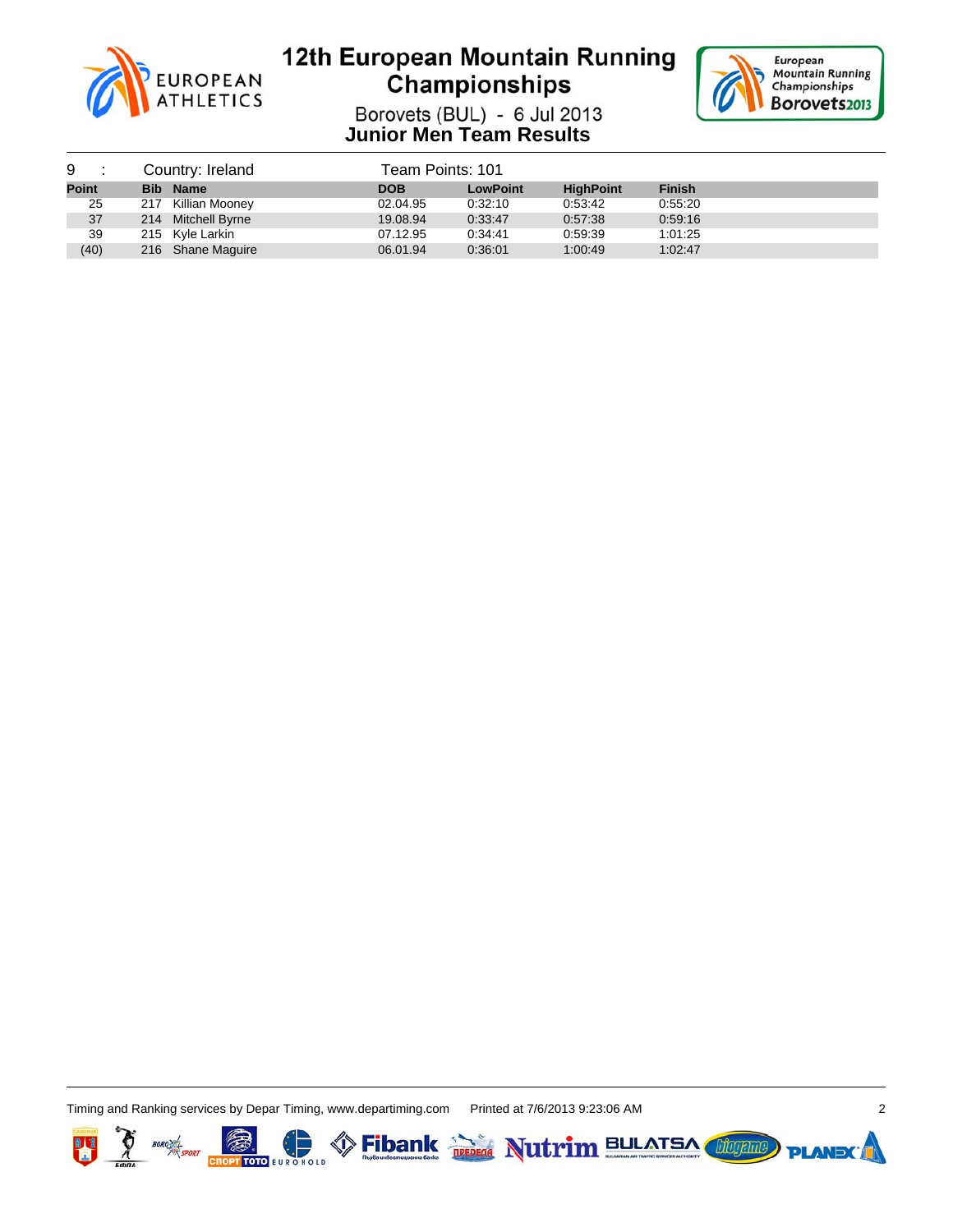



Borovets (BUL) - 6 Jul 2013 **Results**

|                | Junior Women |                               | Number of Athletes: 37 |            | Course: 3.5km +530m |                  |               |
|----------------|--------------|-------------------------------|------------------------|------------|---------------------|------------------|---------------|
| Rank           | <b>Bib</b>   | <b>Name</b>                   | <b>Nat</b>             | <b>DOB</b> | <b>LowPoint</b>     | <b>HighPoint</b> | <b>Finish</b> |
| 1              | 414          | Melanie Albrecht              | <b>GER</b>             | 19.02.96   | n.a.                | 24:10            | 0:25:49       |
| $\overline{2}$ | 438          | <b>Cesminaz Yilmaz</b>        | <b>TUR</b>             | 10.03.94   | n.a.                | 24:45            | 0.26.29       |
| 3              |              | 435 Lea Einfalt               | <b>SLO</b>             | 19.05.94   | n.a.                | 25:20            | 0.27:06       |
| $\overline{4}$ | 433          | Olga Sharpova                 | <b>RUS</b>             | 25.09.94   | n.a.                | 25:36            | 0.27:17       |
| 5              | 415          | Julia Lettl                   | <b>GER</b>             | 18.06.95   | n.a.                | 25:28            | 0:27:27       |
| 6              | 409          | <b>Catriona Graves</b>        | <b>GBR</b>             | 05.10.96   | n.a.                | 26:03            | 0.27:58       |
| 7              | 405          | Dilyana Minkina               | <b>BUL</b>             | 06.01.97   | n.a.                | 26:17            | 0:28:04       |
| 8              |              | 411 Annabel Mason             | <b>GBR</b>             | 21.09.96   | n.a.                | 26:17            | 0.28:14       |
| 9              | 430          | Ksenia Fedorchuk              | <b>RUS</b>             | 29.11.95   | n.a.                | 26:34            | 0:28:23       |
| 10             | 423          | Laura Maraga                  | <b>ITA</b>             | 14.02.95   | n.a.                | 26:43            | 0.28.42       |
| 11             | 431          | Ekaterina Ivonina             | <b>RUS</b>             | 14.06.94   | n.a.                | 27:09            | 0:28:59       |
| 12             | 410          | Georgia Malir                 | <b>GBR</b>             | 20.02.96   | n.a.                | 27:11            | 0.29:06       |
| 13             | 429          | Andreea Piscu                 | ROU                    | 09.06.96   | n.a.                | 27:16            | 0.29:09       |
| 14             | 421          | Michela Comola                | <b>ITA</b>             | 31.08.95   | n.a.                | 27:04            | 0.29:16       |
| 15             | 437          | <b>Remziye Temel</b>          | <b>TUR</b>             | 25.01.95   | n.a.                | 27:44            | 0:29:22       |
| 16             |              | 422 Alba De Silvestro         | <b>ITA</b>             | 03.10.95   | n.a.                | 27:38            | 0.29.24       |
| 17             |              | 436 Ekin Esra Kalir           | <b>TUR</b>             | 01.01.96   | n.a.                | 27:49            | 0:29:41       |
| 18             | 403          | Hristiyana Braykova           | <b>BUL</b>             | 06.08.95   | n.a.                | 27:53            | 0:29:50       |
| 19             | 400          | Lisa Achleitner               | <b>AUT</b>             | 18.01.97   | n.a.                | 28:15            | 0:30:05       |
| 20             | 428          | Ioana Pascar                  | ROU                    | 22.06.96   | n.a.                | 28:10            | 0:30:07       |
| 21             | 413          | Lydia Sharpe                  | <b>GBR</b>             | 11.04.95   | n.a.                | 28:23            | 0:30:18       |
| 22             | 401          | <b>Melanie Haas</b>           | <b>AUT</b>             | 07.12.94   | n.a.                | 28:23            | 0:30:27       |
| 23             | 426          | Elena Cracinu                 | ROU                    | 14.04.95   | n.a.                | 28:41            | 0:30:32       |
| 24             | 424          | Simona Pelamatti              | <b>ITA</b>             | 24.08.95   | n.a.                | 28:57            | 0:30:58       |
| 25             |              | 427 Adelina Georgiana Moroita | ROU                    | 13.02.95   | n.a.                | 29:12            | 0:31:10       |
| 26             | 408          | Jana Hinterholzingerova       | CZE                    | 20.06.94   | n.a.                | 29:14            | 0.31:15       |
| 27             | 406          | Teodora Trifonova             | <b>BUL</b>             | 20.12.94   | n.a.                | 29:13            | 0:31:24       |
| 28             |              | 416 Sabine Wallner            | <b>GER</b>             | 04.04.95   | n.a.                | 29:29            | 0.31:37       |
| 29             |              | 432 Ksenia Makhneva           | <b>RUS</b>             | 30.11.95   | n.a.                | 29:46            | 0:31:55       |
| 30             | 402          | <b>Christina Mandlbauer</b>   | <b>AUT</b>             | 27.01.94   | n.a.                | 30:32            | 0.32:41       |
| 31             | 404          | Fevroniya Markova             | <b>BUL</b>             | 06.02.96   | n.a.                | 30:51            | 0:32:57       |
| 32             | 425          | Catia Mendes                  | <b>POR</b>             | 26.05.96   | n.a.                | 31:35            | 0.33.32       |
| 33             | 419          | Sara Moore                    | <b>IRL</b>             | 04.08.94   | n.a.                | 31:46            | 0:33:49       |
| 34             | 420          | Ellen Moran                   | <b>IRL</b>             | 18.03.95   | n.a.                | 32:59            | 0.34.51       |
| 35             |              | 434 Monika Bajc               | <b>SLO</b>             | 04.03.95   | n.a.                | 33:16            | 0:35:31       |
| 36             | 418          | <b>Emily Grennan</b>          | <b>IRL</b>             | 17.07.97   | n.a.                | 33:43            | 0.35.50       |
| 37             |              | 417 Yolanda Dawson            | <b>HUN</b>             | 26.09.95   | n.a.                | 36:45            | 0:39:11       |

Timing and Ranking services by Depar Timing, www.departiming.com Printed at 7/6/2013 8:44:16 AM 1

**CROPT TOTO EUR** 

Fibank **Depths** Nutrim BULATSA



**PLANE** 

**Lilogenne**